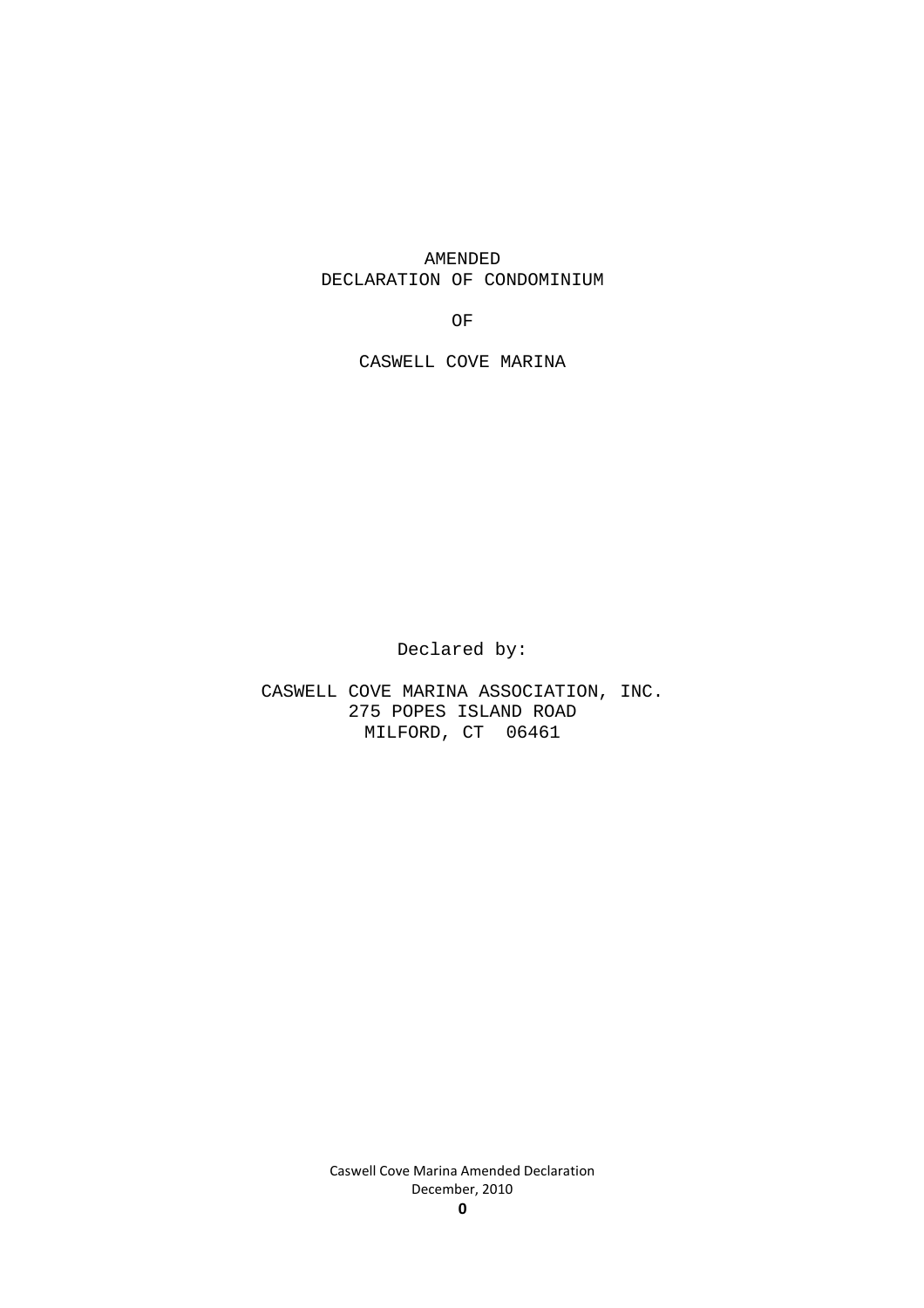#### DECLARATION OF CASWELL COVE MARINA

#### ARTICLE 1

This AMENDED DECLARATION was duly adopted by the Condominium on the 14th day of December, 2010.

The Caswell Cove Condominium was established pursuant to Declaration recorded in Volume 1693, Page 281 of the Milford Land Records.

There have been no previous Amendments to the Declaration. The condominium currently consists of a total of 104 non-residential, recreational units (boat slips), as follows:

(The original Declaration of Condominium of Caswell Cove Marina was declared by Milford River Associates on December 29, 1988 and recorded in the City of Milford Land Records on September 19, 1988)

The affairs of the Caswell Cove Condominium shall be governed by the provisions of this Amended Declaration, Amended By-Laws and Amended Rules, and as said Documents may be further amended from time to time.

# ARTICLE 2 DEFINITIONS

In the Common Interest Community Instruments, the following words and phrases mean:

Section 2.1 – Act. The Common Interest Ownership Act, Chapter 828 of the Connecticut General Statutes.

Section 2.2 – Allocated Interests. The undivided interest in the Common Elements, the Common Expense liability, and Votes in the Association, allocated to the Units in the Common Interest Community. The Allocated Interests are described in Article 6 of the Declaration and shown on Exhibit A-2.

Section 2.3 – Association. Caswell Cove Marina Association, Inc., a non-stock corporation organized under the laws of the State of Connecticut. It is the Association of Unit Owners pursuant to the Act.

Section 2.4 – Bylaws. The Bylaws of the Association, as they may be amended from time to time.

Section 2.5 – Common Elements. All portions of the Common Interest Community other than the Units.

Section 2.6 – Common Expenses.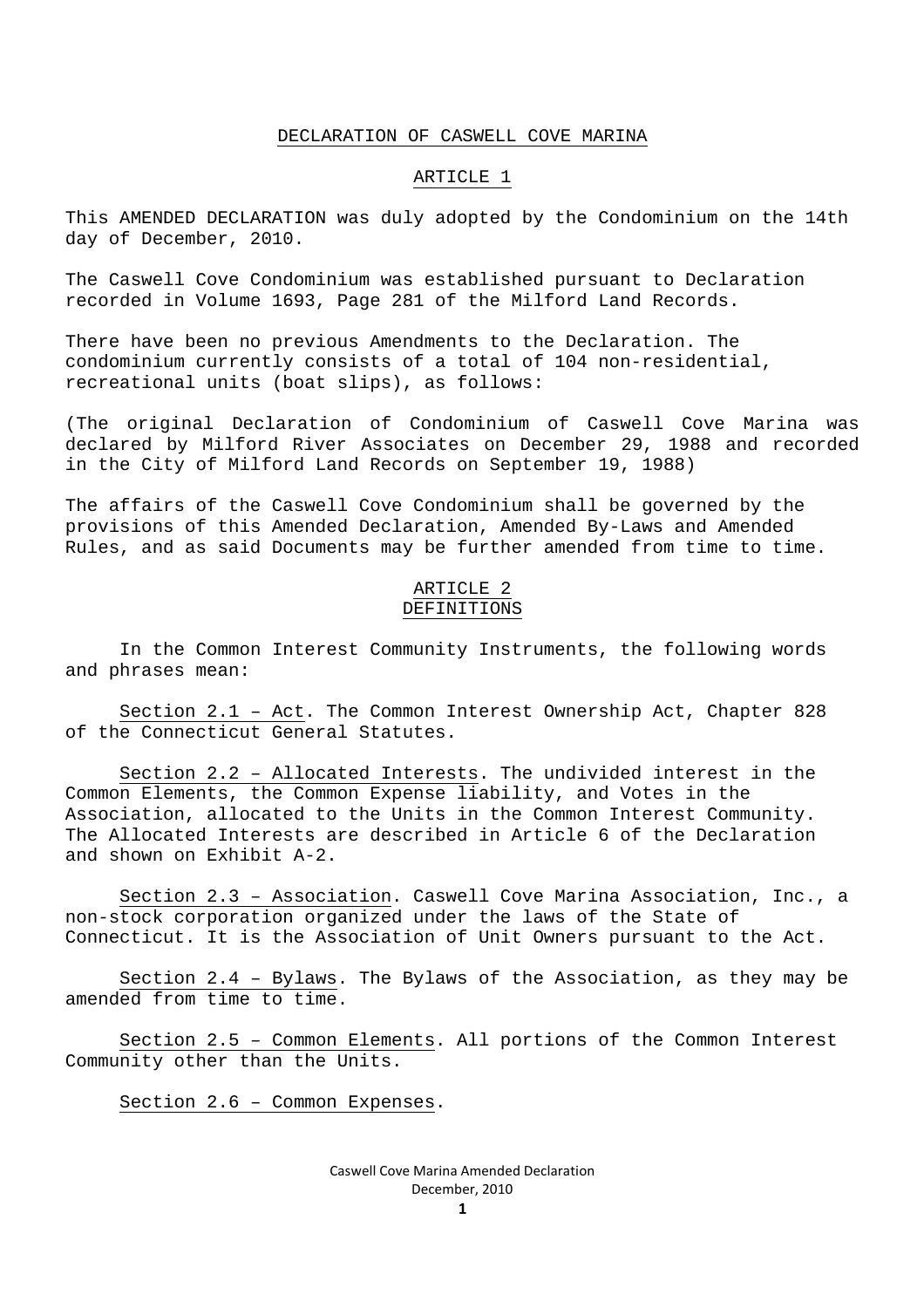- (i) Expenses of administration, maintenance, repair, or replacement of the Common Elements;
- (ii) Expenses declared to be Common Expenses by the Instruments or by the Act;
- (iii) Expenses agreed upon as Common Expenses by the Association; and
- (iv) Reasonable reserves, whether held in trust or by the Association, for repair, replacement or addition to the Common Elements or any other real or personal property acquired or held by the Association.

Section 2.7 – Common Interest Community. The real property described in Exhibit A-1, subject to the Declaration of Caswell Cove Marina, which is also hereinafter referred to as the Condominium.

Section 2.8 – Condominium. A Common Interest Community in which portions of the real property are designated for separate ownership and the remainder of the real property is designated for common ownership solely by the owners of those portions, and the undivided interest in the common elements are vested in the unit owners.

Section 2.9 - Damaged or Destroyed. A portion of the Common Interest Community is Damaged or Destroyed (suffers Damage or Destruction) if it suffers physical damage of a type and caused by an occurrence of a type covered by the casualty insurance required by Section 47-255 of the Act or by this Declaration, or for which insurance carried by the Association is in effect.

Section 2.10 – Declaration. The initial Declaration, including any prior amendments thereto and this Amended Declaration.

Section 2.11 – Director. A member of the Executive Board.

Section 2.12 - Eligible Insurer. An insurer or guarantor of a first Security Interest in a Unit which has notified the Association in writing of its name and address and that it has insured or guaranteed a first Security Interest in a Unit. Such notice shall be deemed to include a request that the Eligible Insurer be given the notices and other rights described in Article 20.

Section 2.13 – Eligible Mortgagee. A mortgagee given certain rights as provided in Article 20 of this Declaration.

Section 2.14 – Executive Board. The board of directors of the Association pursuant to Chapter 600 of the Connecticut General Statutes. The "Executive Board" is sometimes called "The Board of Directors".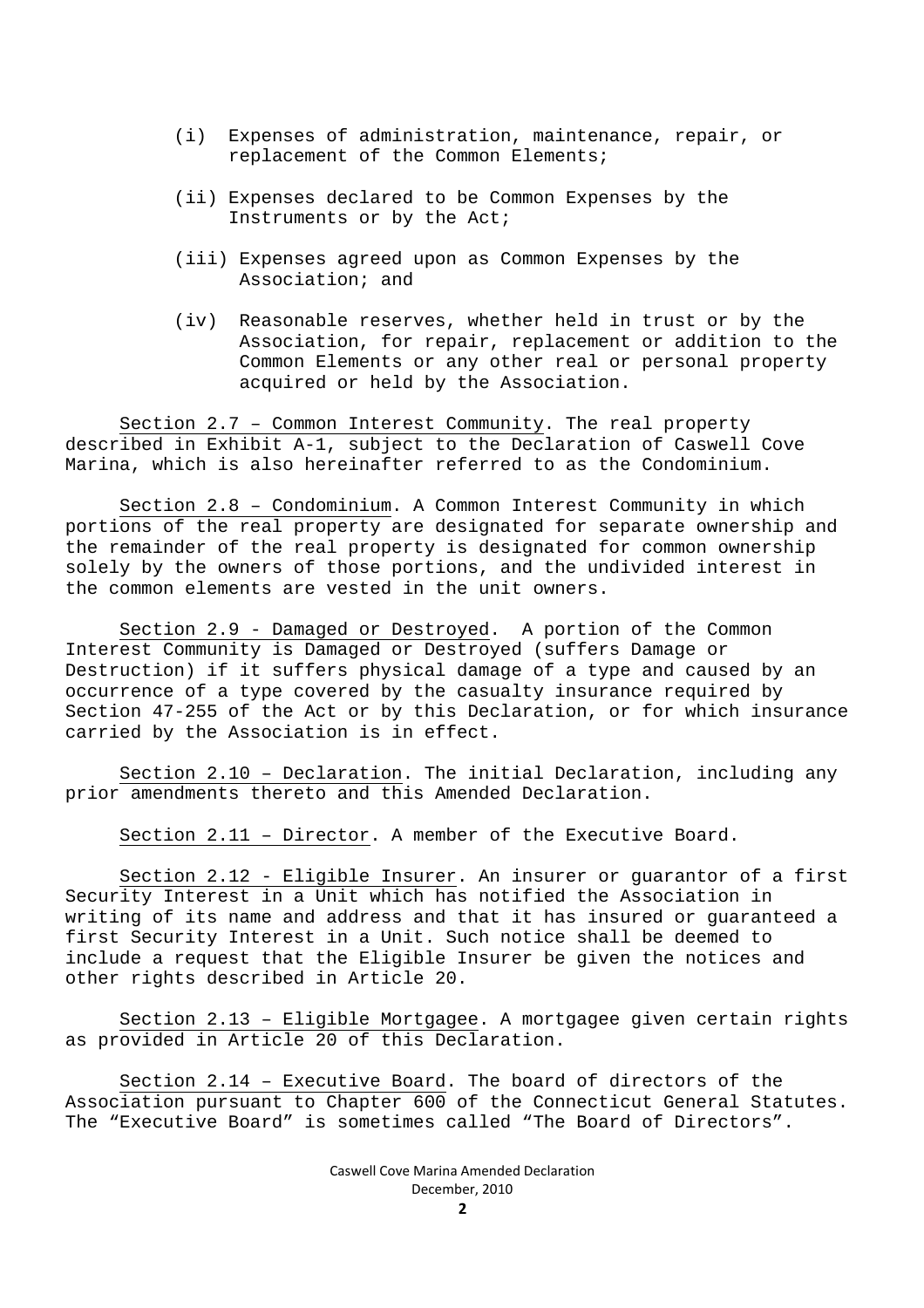Section 2.15 – Improvements. Any construction or facilities existing or to be constructed on the land and within the Riparian Rights included in the Common Interest Community, such as piers, docks, ramps, pilings, buildings, paving, utility wires, pipes and light poles, and trees and shrubbery planted by the Association.

Section 2.16 – Instruments. The Declaration, survey and plans recorded and filed pursuant to the provisions of the Act, and the Bylaws. Any exhibit, schedule, or certification accompanying an Instrument is a part of that Instrument.

Section 2.17 – Limited Common Elements. A portion of the Common Elements allocated by this Declaration or by the operation of the Act for the exclusive use of one or more but fewer than all of the Units. The Limited Common Elements in this Common Interest Community are described in Article 7 of the Declaration.

Section 2.18 – Majority or Majority of Unit Owners. The owners of more than 50% of the Votes in the Association. Any specified percentage, portion, or fraction of Unit Owners, unless otherwise stated in the Instruments, means such percentage, portion, or fraction in the aggregate of such portion of Votes.

Section 2.19 – Manager. A person, firm, or corporation employed or engaged to perform management services for the Common Interest Community and the Association.

Section 2.20 – Notice and Comment. The right of a Unit Owner to receive notice of an action proposed to be taken by or on behalf of the Association, and the right to comment thereon. These provisions are set forth in Section 29.1 of this Declaration.

Section 2.21 – Notice and Hearing. The right of a Unit Owner to receive notice of an action proposed to be taken by the Association, and the right to be heard thereon. These provisions are set forth in Section 29.2 of the Declaration.

Section 2.22 – Person. An individual, corporation, business trust, estate, trust, partnership, association, joint venture, government, governmental subdivision or agency, or other legal or commercial entity.

Section 2.23 – Plans. The survey and plans filed with this Amended Declaration.

Section 2.24 – Property. The land, all Improvements, easements, Riparian Rights or other rights and appurtenances, which have been submitted or in the future may be submitted to the provisions of the Act by this Declaration.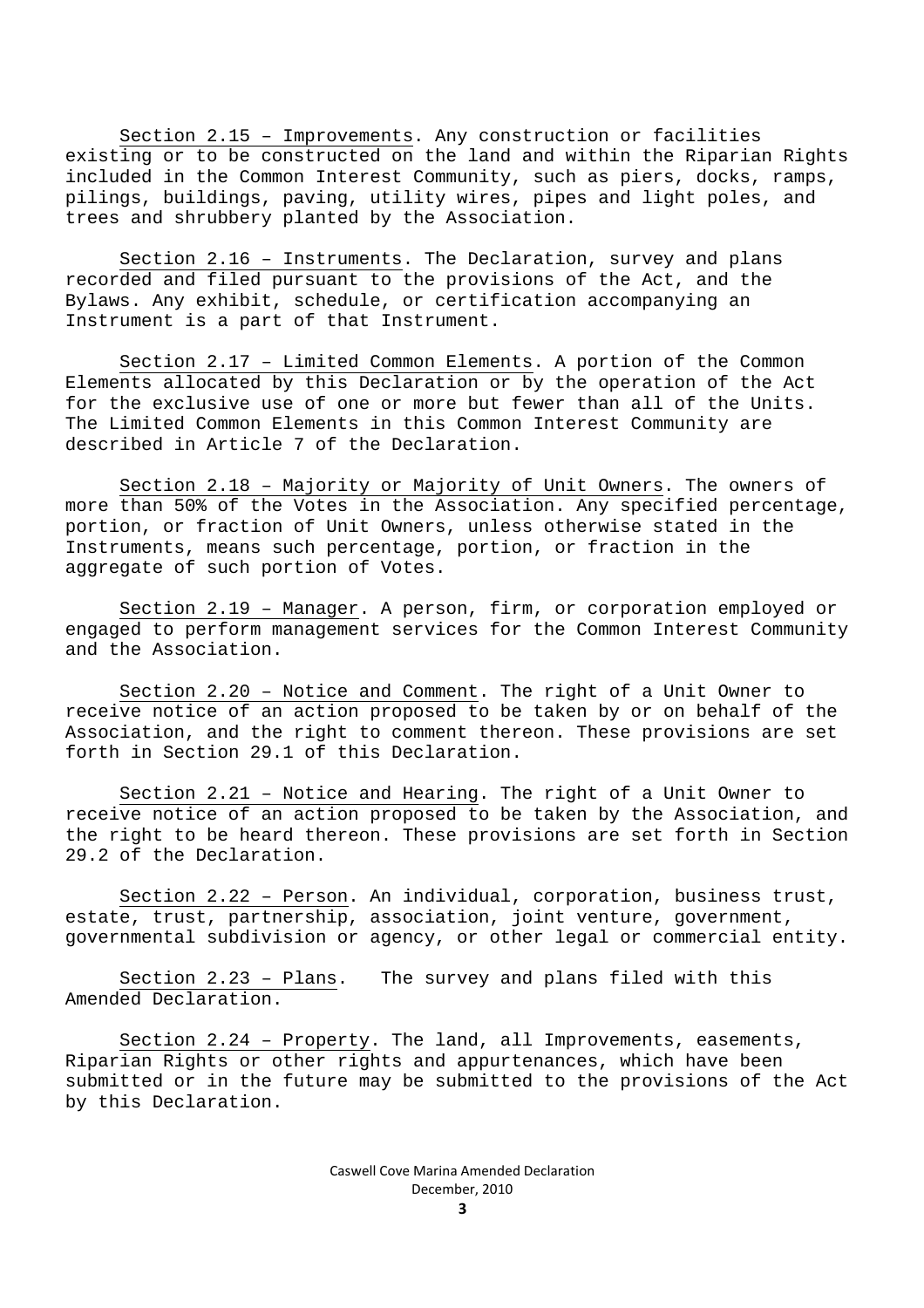Section 2.25 - Record. "Record," used as a noun, means information that is inscribed on a tangible medium or that is stored in an electronic or other medium and is retrievable in perceivable form.

Section 2.26 – Riparian Rights. The rights to wharf out, and tie up a boat, together with the right to maintain a channel to the navigable waterways, and other rights to access the waterways.

Section 2.27 – Rules. Rules for the use of Units and Common Elements and for the conduct of persons within the Common Interest Community, adopted by the Executive Board pursuant to the Bylaws.

Section 2.28 – Security Interest. An interest in real property or personal property, created by contract or conveyance, which secures payment or performance of an obligation. The term includes a lien created by a mortgage, deed of trust, trust deed, security deed, contract for deed, land sales contract, lease intended as security, assignment of lease or rents intended as security, pledge of an ownership interest in an Association, and any other consensual lien or title retention contract intended as security for an obligation.

Section 2.29 – Survey. The survey filed with the initial Declaration as schedules and any Amendments to the plans filed with this Amended Declaration.

Section 2.30 – Trustee. The entity which may be designated by the Executive Board as the Trustee for the receipt, administration and disbursement of funds derived from insured losses, condemnation awards, special assessments for uninsured losses, and other like sources as defined in the Bylaws. If no Trustee has been designated, the Trustee will be the Directors from time to time constituted, acting by majority vote, as executed by the President and attested by the Secretary.

Section 2.31 – Unit. A physical portion of the Common Interest Community designated for separate ownership or occupancy the boundaries of which are described in Section 5.2.

Section 2.32 – Unit Owner. The person or persons owning a Unit in fee simple absolute and undivided interest in fee simple of Common Areas in the percentage specified and established in this Declaration.

Section 2.33 – Votes. The votes allocated to each Unit

Section 2.34 – All other terms set forth herein, unless the context requires otherwise, shall be defined as defined in the Act.

> ARTICLE 3 NAME AND TYPE OF COMMON INTEREST COMMUNITY AND ASSOCIATION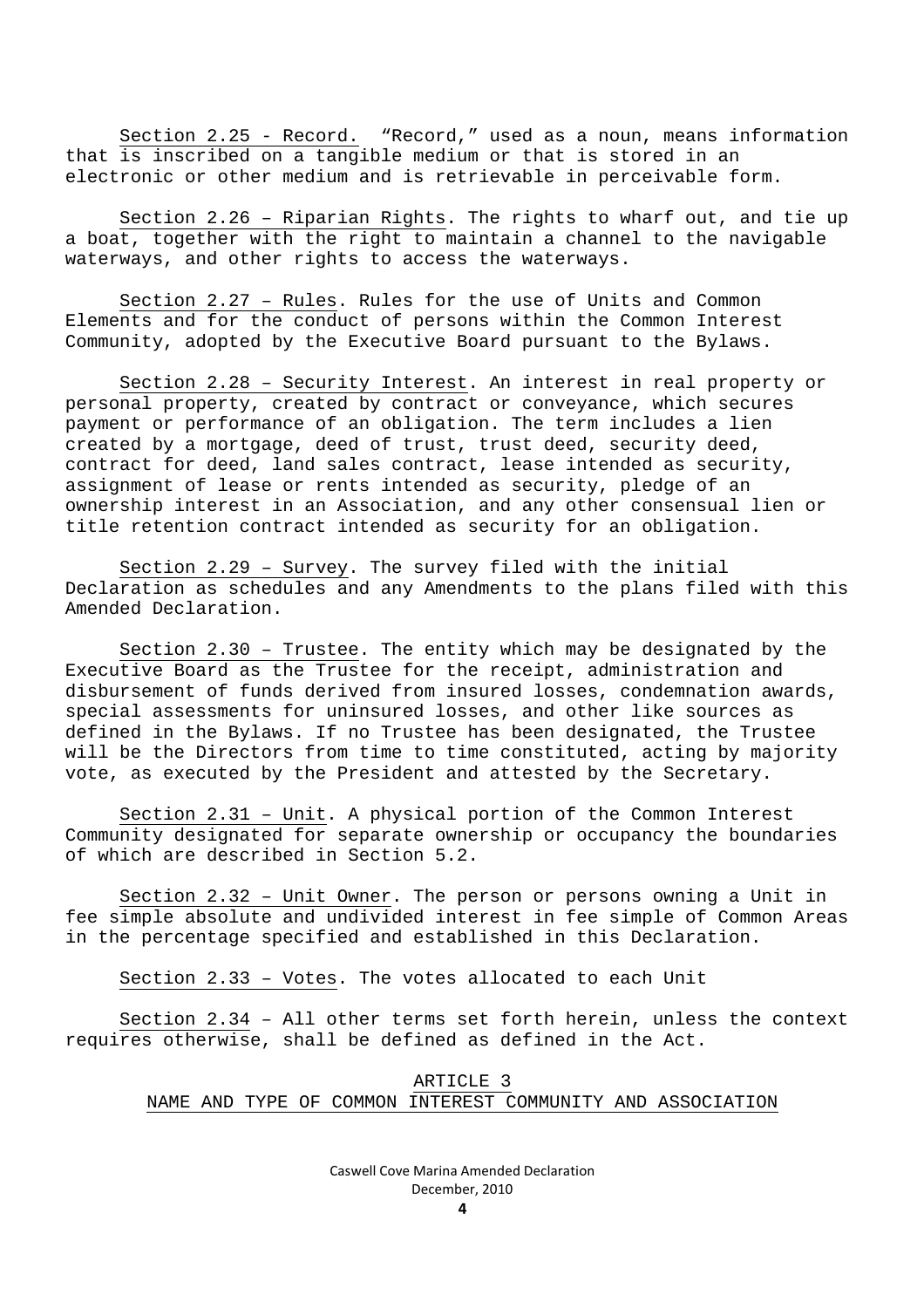Section 3.1 – Common Interest Community. The name of the Common Interest Community is The Caswell Cove Marina. The Common Interest Community is a Condominium, and said Common Interest Community is also referred to as Condominium in this document.

Section 3.2 – Association. The name of the Association is The Caswell Cove Marina Association, Inc. It is a non-stock corporation organized under the laws of the State of Connecticut.

#### ARTICLE 4 DESCRIPTION OF PROPERTY

The entire Common Interest Community is situated in the City of Milford, Connecticut. A legal description of the Common Interest Community is found at Exhibit A-1.

A Unit consists of a portion of the Riparian Rights alongside piers. The Units and any Improvements constructed within the Riparian Rights, including piers and pilings, are constructed, operated and maintained pursuant to authorizations, certificates or permits issued by the Connecticut Department of Environmental Protection and the United States Army Corps of Engineers. Such authorizations, certificates, or permits are subject to modification, suspension, or revocation by said Department of Corps of Engineers.

### ARTICLE 5 MAXIMUM NUMBER OF UNITS; BOUNDARIES

Section 5.1 – Number of Units. The Common Interest Community presently contains 104 Units.

Section 5.2 – Boundaries. Boundaries of each Unit created by the Declaration are shown on the Survey and Plans as numbered Units with their identifying number and are described as follows:

(a) The boundaries of each Unit consist of the vertical planes intersecting the location of the boundary lines at sea level of the areas shown as Units on the Plans. They consist of the area of a portion of the Riparian Rights located within such boundaries. They have no horizontal boundary, but are subject to use restrictions set forth in the Declaration, By-laws, and Rules.

### ARTICLE 6 ALLOCATED INTERESTS

Section 6.1 The table showing Unit numbers and their allocated interest is attached as Exhibit A-2. These interests have been allocated in accordance with the formulas set out in this Article 6. These formulas are to be used in reallocating interests if Units are added to the Condominiums.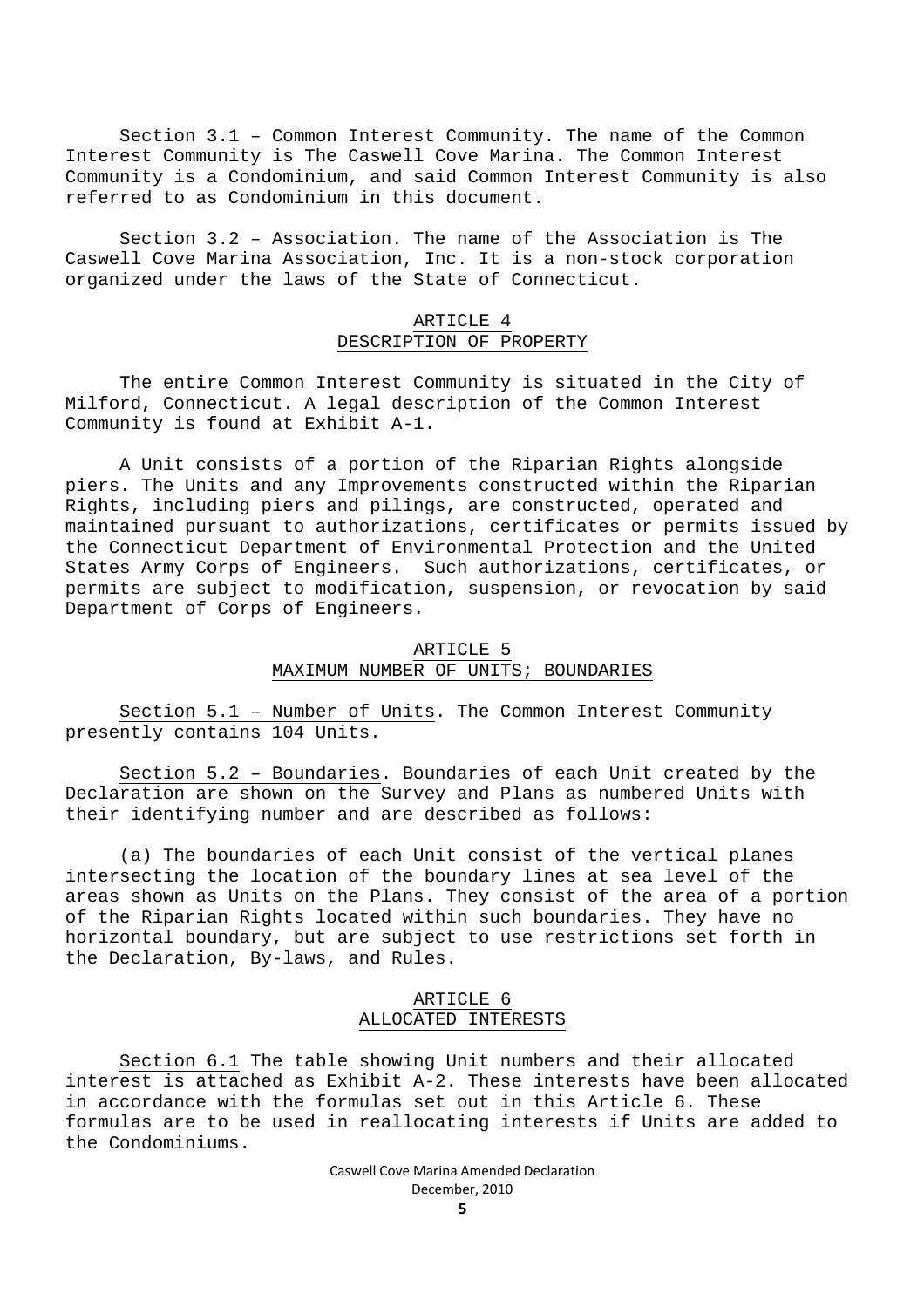Section 6.2 The interests allocated to each Unit have been calculated based on the following formula:

(a) Undivided Interests in the Common Elements: The fraction of the undivided interest in the Common Elements allocated to each Unit is the fraction of liability for Common Expenses allocated to each Unit and is equal to a fraction, the numerator of which is the length of the Unit and the denominator is the total length of all Units in the Condominium. The length of each Unit shall be determined by the distance from the main dock to the outer-most piling immediately adjacent to such Unit, and each Unit shall be deemed to have a length of either 30, 40, or 50 feet.

(b) Liability for the Common Expenses: The percentage of liability for Common Expenses allocated to each Unit shall be the same as the percentage of interest in the Common Elements allocated to each Unit. Nothing contained in this section shall prohibit or inhibit assessment of Common Expenses caused by or resulting from Unit Owner misconduct to that Unit.

Each Unit Owner shall be responsible for the payment of real estate taxes.

(c) Votes: Each Unit in the Condominium shall have one equal vote.

### ARTICLE 7 LIMITED COMMON ELEMENTS

Section 7.1 – Limited Common Elements. The following portions of the Common Elements are Limited Common Elements assigned to the Units as stated:

(a) Finger docks contiguous to Units (the use thereof limited to the contiguous Units).

(b) Piles between finger docks and at the end of each Unit (the use thereof limited to the contiguous Units).

(c) Power pedestal as well as water and electrical lines running to the finger docks (any portion thereof serving only that Unit is a Limited Common Element to that Unit; any portion thereof serving only the Units is a Limited Common Element to the Units generally).

Section 7.2 – Expenses allocated to Limited Common Elements: The Association shall maintain, repair and replace all of the Common Elements except the portions of the Limited Common Elements which are required by this Declaration to be maintained, repaired or replaced by the Unit Owners. Any Common Expense associated with the maintenance,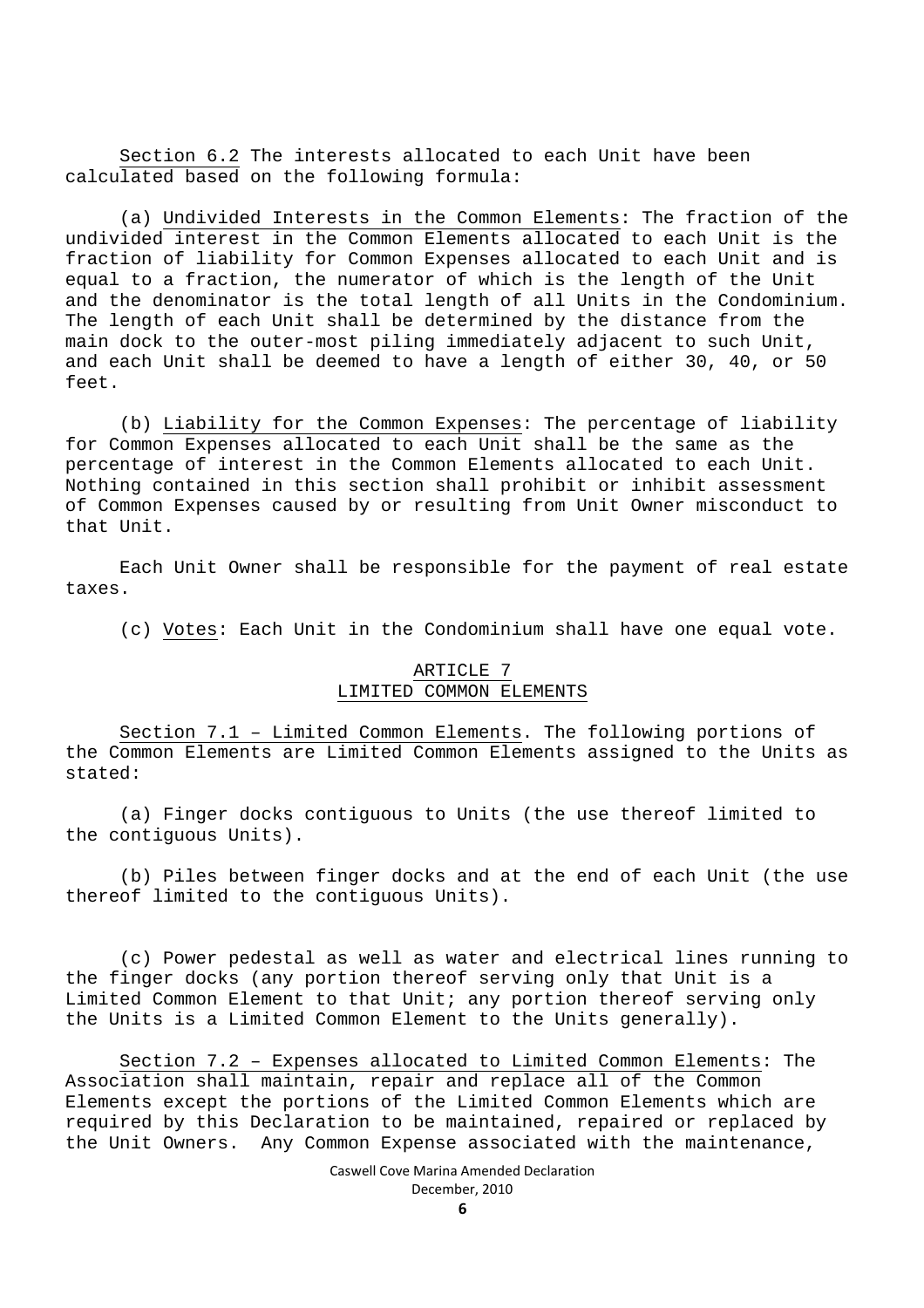repair, or replacement of enclosures and mechanical attachments, docks, and pilings to Unit Limited Common Elements will be assessed against all Units in accordance with their proportionate Allocated Interests in the Limited Common Expenses.

Section 7.3 - Easements to Limited Common Element. Each Unit Owner shall have a right to and an exclusive easement for the use of the Limited Common Element allocated to the Unit owned by such party.

#### ARTICLE 8 SUBSEQUENTLY ALLOCATED LIMITED COMMON ELEMENTS

The Executive Board of the Association, without need for a membership vote, is hereby authorized to create, to assign, and to reassign Limited Common Elements, by amendments to this Declaration, provided that any reassignment shall be made only with the prior written consent of the Unit Owner or Owners whose Unit or Units are affected.

### ARTICLE 9 MAINTENANCE, REPAIR, AND REPLACEMENT

Section 9.1 – Common Elements. The Association will maintain, repair, or replace all of the Common and Limited Common Elements.

Section 9.2 – Units. Each Unit Owner will maintain, repair, and replace, at his or her own expense, all portions of his or her Unit, except the portions hereof to be maintained, repaired, or replaced by the Association. The Association will dredge the Units periodically to maintain water depth. During such time, Unit Owners will have to locate their boats elsewhere, which may, with the consent of the Association, be on the parking areas or other Common Elements. Spoil removed will belong to the Association.

Section 9.3 – Limited Common Elements. Each Unit Owner will be responsible for removing all dirt and debris from all finger piers adjacent to his or her Unit. If any such Limited Common Element is adjacent to two or more Units, the Unit Owners of those Units will be jointly responsible for such removal.

Section 9.4 – Access. Any person authorized by the Executive Board will have the right of access to all portions of the Property for the purpose of correcting any condition threatening a Unit or the Common Elements, and for the purpose of performing installations, dredging, alterations or repairs, and for the purpose of reading, repairing, and replacing utility meters and related pipes, valves, wires and equipment, provided that requests for entry are made in advance and that any such entry, except dredging, will be by schedule and is at a time reasonably convenient to the affected Unit Owner. In case of an emergency, no such request or notice is required and such right of entry will be immediate, whether or not the Unit Owner is present at the time. In the event that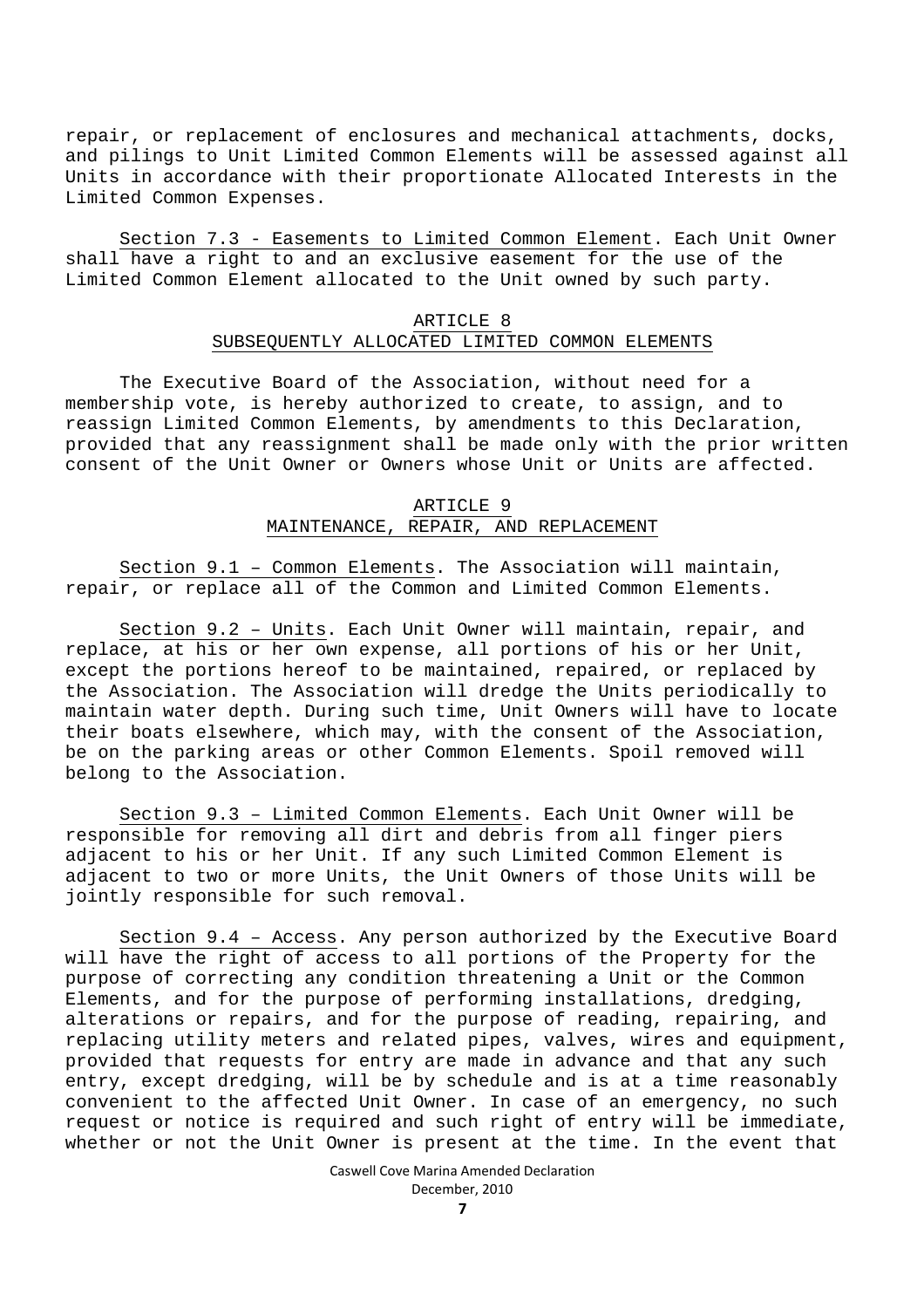a Unit Owner fails to remove his boat from the Unit to permit such dredging as scheduled, the Association may remove such Unit Owner's boat from his Unit and charge the cost thereof to the Unit Owner.

Section 9.5 – Repairs Resulting from Negligence. The cost to repair damage to any Unit or Common Element caused by willful misconduct, gross negligence or the failure to comply with a written Maintenance Standard promulgated by the Association by any Unit Owner, tenant, guest or invitee of a Unit Owner or tenant shall be assessed in accordance with Article 21 of this Amended Declaration.

### ARTICLE 10 DEVELOPMENT RIGHTS AND SPECIAL DECLARANT RIGHTS

The Development Rights created under the Declaration as originally recorded have expired.

### ARTICLE 11 RESTRICTIONS ON USE, ALIENATION, OR OCCUPANCY

Section 11.1 – Use and Occupancy Restrictions. The following use restrictions apply to all Units and to the Common Elements:

- (a) Each Unit is restricted to marine mooring use for a single non-commercial pleasure boat and its tender. No sign indicating commercial uses may be displayed at any Unit. A pleasure boat is defined as a registered pleasure boat, not licensed for carrying of passengers or cargo for hire, operated by its owners on a nonprofit, noncommercial basis. All boats and tender of Unit Owners must fit within the limits of the boundaries of the Units. The overall length of boats of Unit Owners must fit within the limits of the boundaries of the Units with the exception that boats may be permitted to extend no more than 5% of the length of the unit beyond the end of the unit (ie. 30' unit can accommodate a boat with overall length not to exceed 31.5'and as long as the boat does not protrude more than 1.5 feet past the end of the unit). All bowsprits, booms, pulpits, engines, outdrives, and other projections and overhangs shall not obstruct or impede the use of other Units or their Limited or Common Elements. All Unit Owners must abide by safe boating practices and obey all posted speed limits.
- (b) There shall be no obstructions of the Common Elements nor shall anything be stored in the Common Elements without the prior consent of the Executive Board, except as herein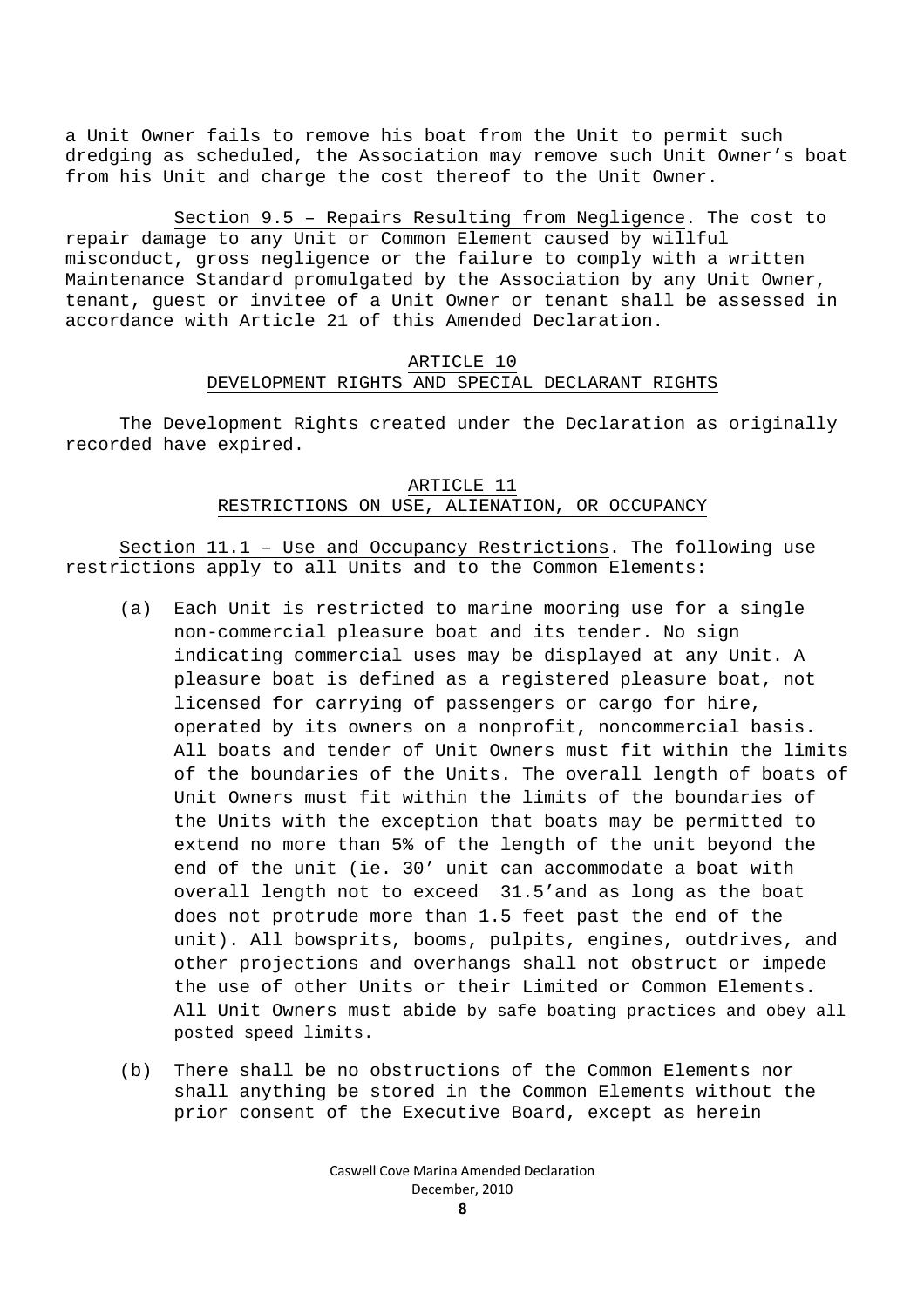expressly provided. Each Unit Owner shall be obligated to maintain his own Unit and keep it in good order and repair.

- (c) Unit Owners will not cause or permit anything to be hung or displayed at the pier, including steps on the finger piers, which extend beyond the Unit.
- (d) Nothing shall be done or kept in any Unit or the Common Elements which will increase the rate of insurance of the building or the contents thereof beyond the rates applicable for pleasure boat marinas without prior written consent of the Executive Board. No Unit Owner shall permit anything to be done or kept in his Unit or in the Common Elements which will result in the cancellation of insurance on any of the buildings or the contents thereof or which would be in violation of any law. No waste shall be committed in the Common Elements.
- (e) Dogs shall not be allowed on the Condominium Property unless on a leash. Each Unit Owner shall clean up after his or her dog. In the event any dog is interfering with the use and enjoyment by any other Unit Owner of his Unit, at the discretion of the manager of the Association, the manager may request that the Unit Owner permanently remove the dog from the Condominium. In the event the Unit Owner does not so permanently remove the dog from the Condominium within three days after notice from the Executive Board, or its designee, the Executive Board, or its designee, may remove said dog.
- (f) No noxious or offensive activities shall be carried on in any Unit or in the Common Elements, nor shall anything be done therein either willfully or negligently which may be or become an annoyance or nuisance to the other owners or occupants. Engines and generators which are loud or emit smoke or fumes may not be run at the pier longer than necessary to moor and depart together with reasonable warm up time for repair purposes. Noisy parties, drunkenness, or rowdiness will be prohibited. Radios and sound devices will not be played after 9:00 p.m. or before 9:00 a.m., so that they can be heard from other Units.
- (g) Nothing shall be done to any Unit which will impair the structural integrity of the piers or finger piers or buildings or which will structurally change them. No Unit Owner may do any work which may jeopardize the soundness or safety of the Property, reduce the value thereof or impair any easements, right of purchase, or any interest constituting a Common Element.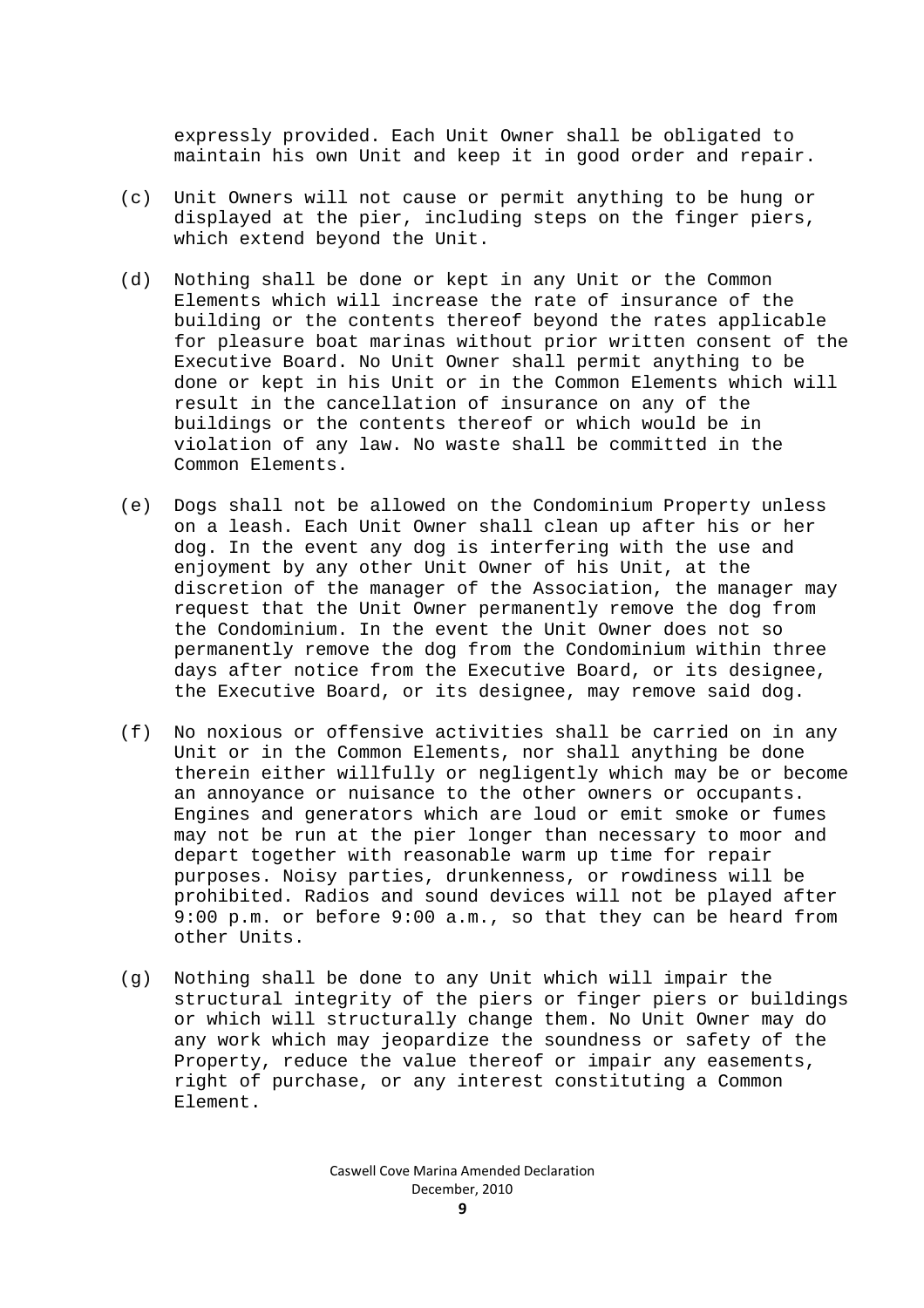- (h) No industry, business, trade, occupation, or profession of any kind, be it commercial, religious, educational, or otherwise, may be conducted, maintained, or permitted on any part of the Property except as permitted in Subsection (a) hereof. No vehicles of any kind, other than an automobile, including campers, trailers, boats, motorbikes and motorcycles, may be parked or stored on any part of the Property, except in areas specifically designated therefore, if any, except those vehicles temporarily on the Property for purposes of servicing the Property itself or one of the Units. No use or practice shall be permitted on the Property which is a source of annoyance to residents or which interferes with the peaceful possession and proper use of the Property by its residents. All valid laws, zoning ordinances, and regulations of all governmental bodies having jurisdiction hereof shall be observed. For purposes of this Subsection (g), all motor vehicle laws of the State of Connecticut will apply to the private drives of the Property and all operators of any vehicles of any kind, including but not limited to minibikes, snowmobiles, trailers, go-carts and the like, must be licensed.
- (i) The Executive Board shall have the power to make such regulations as may be necessary to carry out the intent of these use restrictions. The Executive Board shall further have the right to levy fines for violations of these regulations, provided that the fine for a single violation may not, under any circumstances, exceed \$50. For each day that a violation continues after notice, it shall be considered a separate violation. Any fine so levied is to be considered as a Common Expense to be levied against the particular Unit Owner involved, and collection may be enforced by the Executive Board in the same manner as it is entitled to enforce collection of Common Expenses. The Unit Owner shall be liable for all expenses of collection including attorney's fees.
- (j) From time to time, piers and boats may be required to be removed for maintenance, repairs, or periodic dredging, at which time the Units may be entered for such period as may be necessary. To the extent that fill is removed from the Units, it will be the property of the Association.
- (k) The use of Common Elements is subject also to the Bylaws and the Rules of the Association.
- (l) An Owner of a Unit may not use or occupy such Unit as his or her primary place of residence.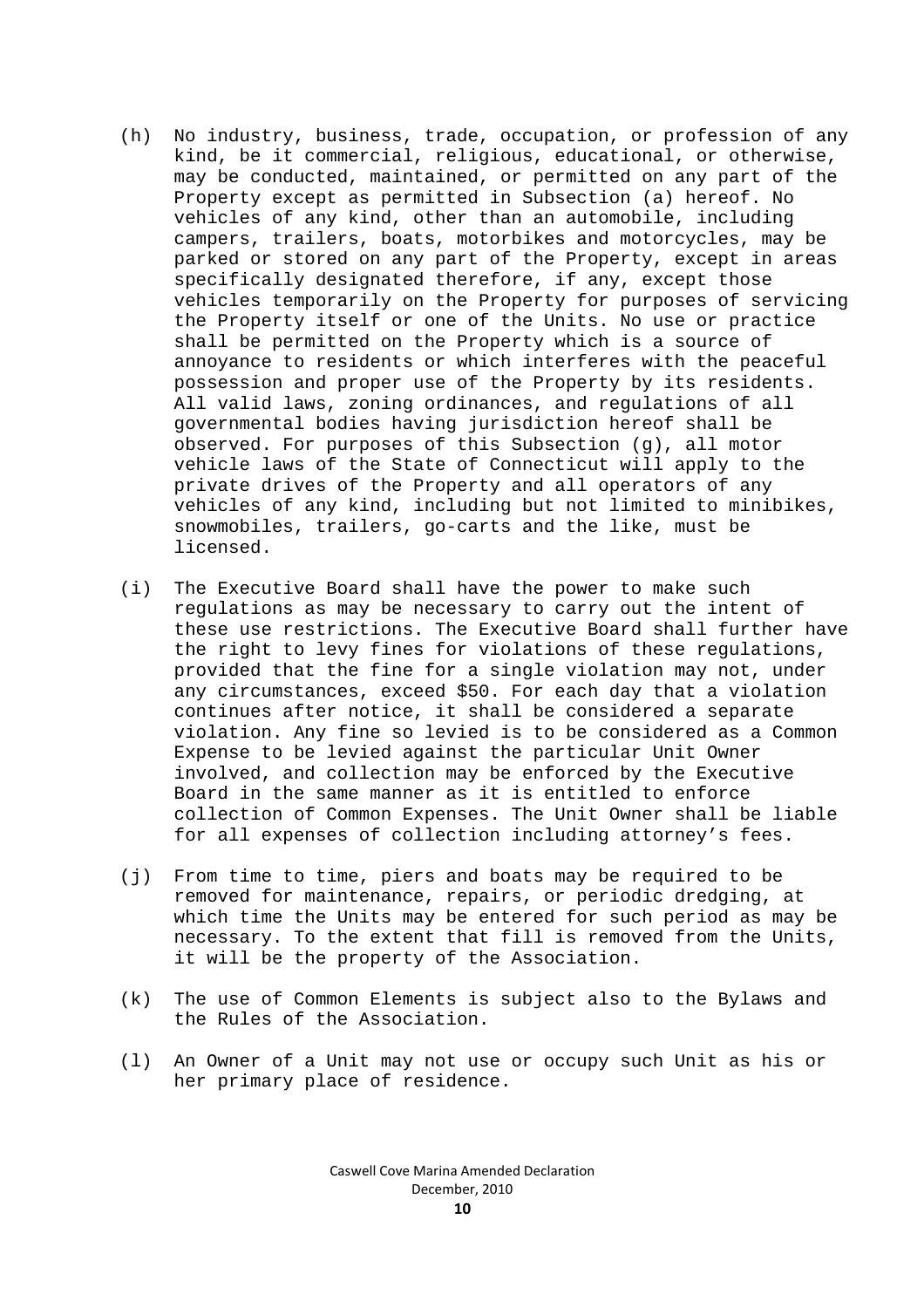(m) The main docks, finger docks, pilings, shall be Limited Common Elements, whose use is restricted to the owners of the appurtenant Units.

Section 11.2 – Restrictions on Alienation.

- (a) A Unit may not be conveyed pursuant to a time sharing plan as defined under Chapter 734b of the Connecticut General Statutes.
- (b) A Unit may not be leased or rented for a period of time less than one month without the express written consent of the Executive Board. Any lessee or tenant shall in all respects be subject to the terms and conditions of this Declaration, the Bylaws, and any rules and regulations adopted hereunder. All leases must be in writing, filed with the Association, and contain a provision that the lessee agrees to be bound by the Rules of the Association and that failure to abide by such Rules shall be an event of default under the lease.

A Unit may be leased; however, all leases and rental agreements shall be in writing and subject to the requirements of the Documents and the Association and may not be for a term of less than one (1) month. A copy of each lease must be delivered to the Association.

Section 11.3 - Rules and Regulations. Rules and regulations concerning the use of the Units and the Common Areas may be made and amended from time to time by the Board of Directors in accordance with the provisions of the ByLaws.

Section 11.4 - Abatement and Enjoinment of Violations by Unit Owners. The violation of any Rule or Regulation adopted by the Board of Directors, or the breach of any obligation contained in the ByLaws, or the breach of any obligation contained in the Declaration, shall give the Board of Directors the right, in addition to any other rights set forth by the ByLaws:

(a) To enter the Unit in which, or as to which, such violations or breach exists and to summarily abate and remove, at the expense of the defaulting Unit Owner, any structure, thing, or condition that exists therein contrary to the intent and meaning of the provisions thereof, and the Board of Directors shall not thereby be guilty in any manner of trespass; or

(b) To enjoin, abate or remedy the continuance of any such breach by appropriate equitable proceedings included mandatory injunction, there being no appropriate legal remedy, at the cost of the Unit Owner, with reasonable attorney's fees and related costs of any such proceedings.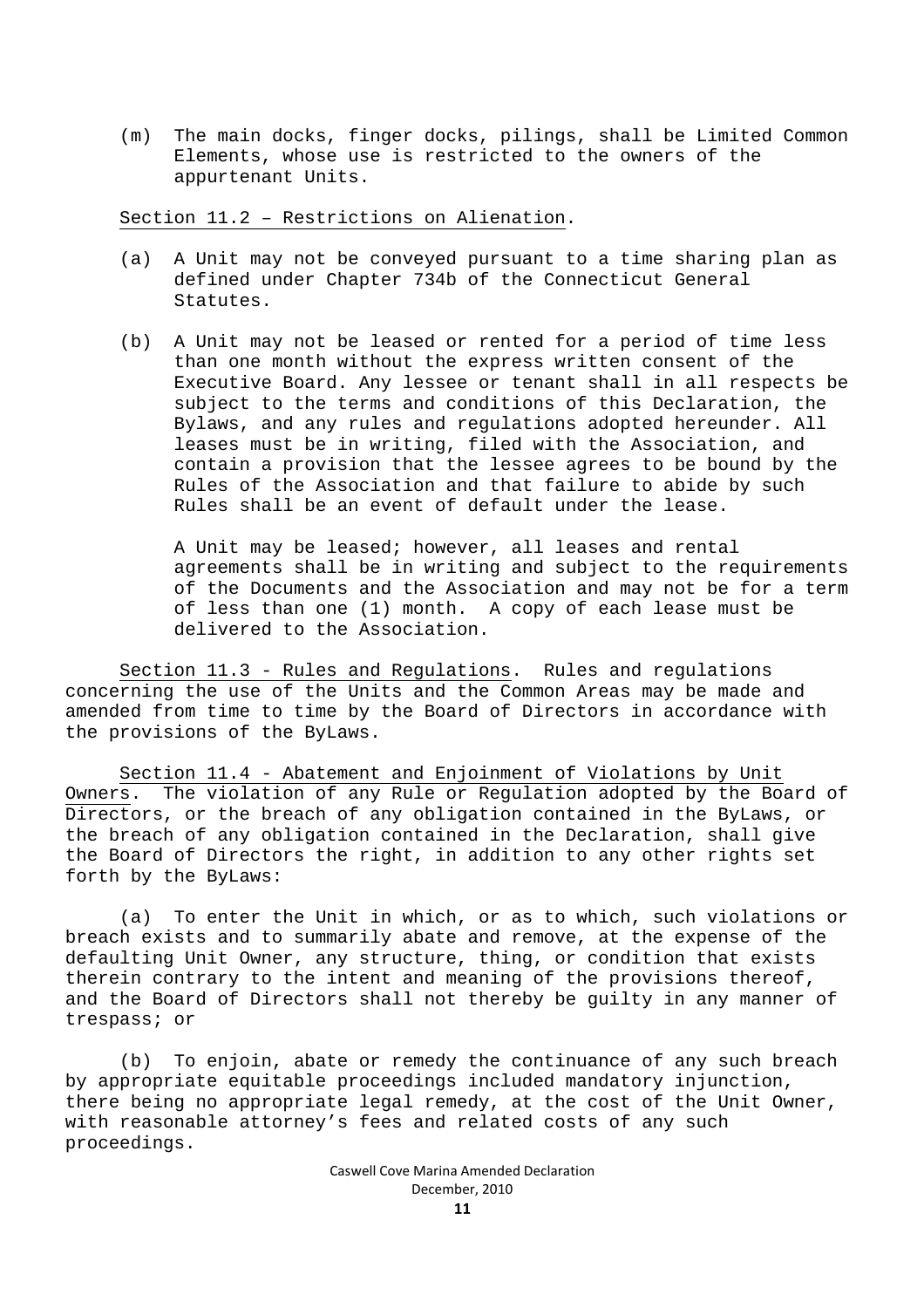(c) To levy fines against a Unit Owner for such violation, in addition to such damages, provided that no fines may be levied for more than the amount set forth in the Rules and Regulations for any one violation; but for each day a violation continues after notice, it shall be considered a separate violation. Such fines may be imposed only after notice to the Unit Owner and an opportunity for a hearing before the Board of Directors. Collection of charges for damages or summary charges may be enforced against the Unit Owner or Owners involved as if the charge were a Common Charge owed by the particular Unit Owner or Owners.

Section 11.5 – Notice of Unit Purchase and Copy of Executed Conveyance Deed. Every new Owner shall return to Caswell Cove Marina Association c/o the property manager a copy of the fully executed conveyance deed and a completed "New Unit Owner Information Form" within ten (10) days of the date of the conveyance deed. The failure to provide the copy of the conveyance deed and the fully completed "New Unit Owner Information Form" shall constitute a violation of the Caswell Cove Marina Association Rules and may subject the Unit Owner to a fine as stated in the Condominium Rules for each day after the ten (10) day time period until the new Unit Owner fully complies with the requirements of this section.

Section 1.6 – Restriction on Leasing of Units. The Association may establish rules to restrict the leasing of units to the extent those rules are reasonably designed to meet first mortgage underwriting requirements of institutional lenders who regularly purchase or insure first mortgages on units in common interest communities; provided no such restrictions shall be enforceable unless notice thereof is recorded on the City of Milford land records. Such notice shall be indexed in the Grantor index of such land records in the name of the Association.

Section 11.7 – Association Right to take Direct Action Against Tenants. The Association shall have the right to take direct action against tenants in accordance with the provisions of the ByLaws.

# ARTICLE 12 EASEMENTS, LICENSES, AND ENCUMBRANCES

All easements, licenses, or encumbrances to which the Common Interest Community is subject are listed in Exhibit A-1 to this Declaration. In addition, the Common Interest Community may be subject to such other easements of record as of the date the initial Declaration was recorded on the Milford Land Records.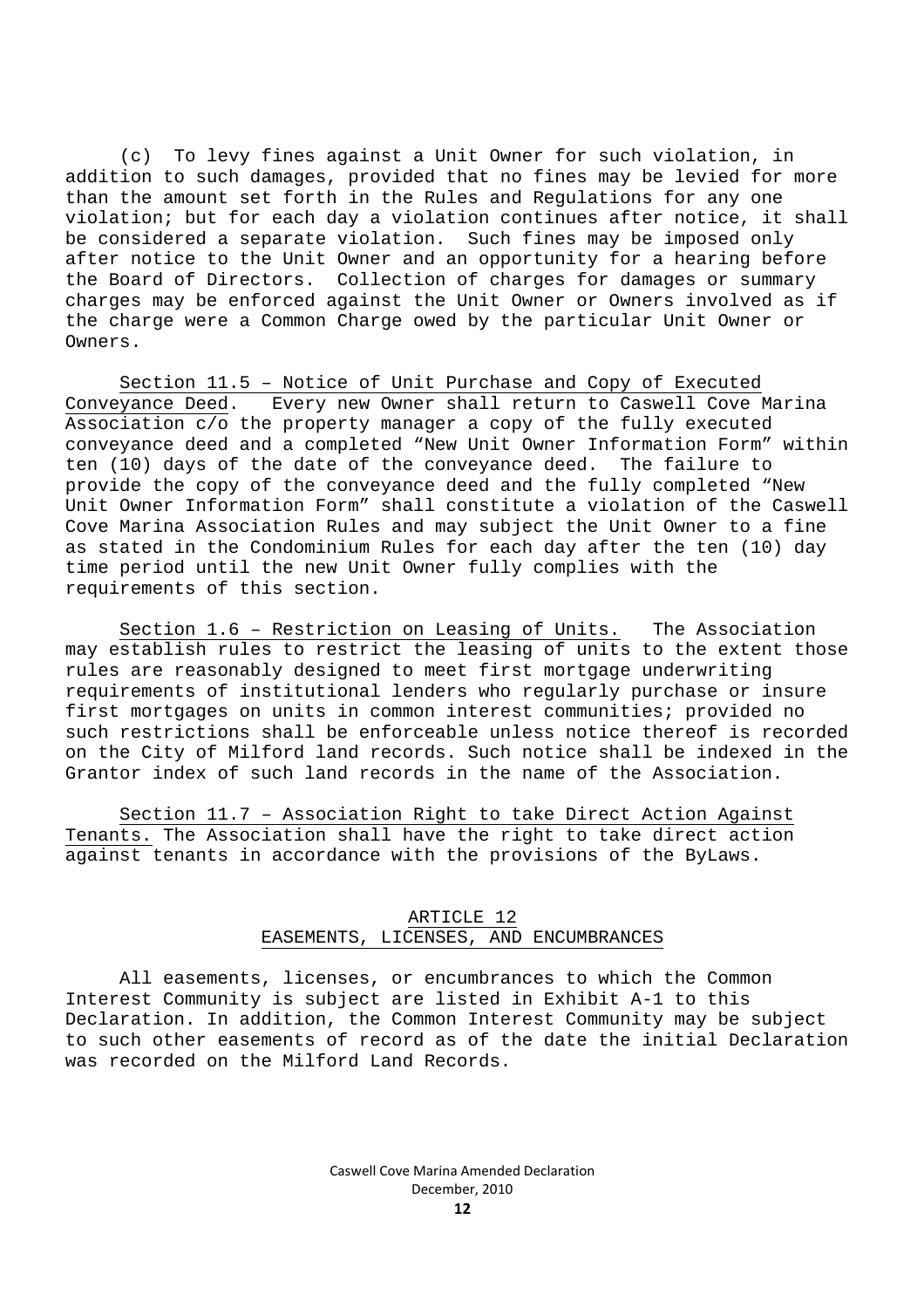### ARTICLE 13 REALLOCATION AND ALLOCATION OF LIMITED COMMON ELEMENTS

Section 13.1 – Reallocation of Depicted Limited Common Elements. Limited Common Elements depicted on the Survey or Plans may be reallocated by an amendment to the Declaration executed by the Unit Owners between or among whose Units the reallocation is made. The persons executing the amendment shall provide a copy thereof to the Association, which shall record it. The amendment shall be recorded in the names of the parties and the Common Interest Community.

Section 13.2 – Allocation of Limited Common Elements Not Previously Allocated. A Common Element not previously allocated as a Limited Common Element may be so allocated only pursuant to provisions in Article 8 of the Declaration. The allocations shall be made by amendments to the Declaration.

### ARTICLE 14 ADDITIONS, ALTERATIONS, AND IMPROVEMENTS

Section 14.1 – Additions, Alterations, and Improvements by Unit Owners.

- (a) No Unit Owner shall make any structural addition, structural alteration, or structural improvement in or to the Common Interest Community without the prior written consent thereto of the Executive Board. The Executive Board shall answer any written request by a Unit Owner for approval of a proposed structural addition, alteration, or improvement within sixty (60) days after such request. The Executive Board shall review requests in accordance with the provisions of its rules, and any applicable local, state, or federal regulations.
- (b) A Unit Owner may submit a written request to the Executive Board for approval to do anything that he or she is forbidden to do under this Article 14. The Executive Board shall answer any written request for such approval, after Notice and Hearing, within sixty (60) days after the request thereof.
- (c) Any applications to any department or to any governmental authority for a permit to make any addition, alteration, or improvement in or to any Unit shall be executed by the Association only. Such execution will not, however, create any liability on the part of the Association or any of its members to any contractor, subcontractor, or materialmen on account of any such addition, alteration, or improvement or to any person having any claim for injury to person or damage to property arising therefrom.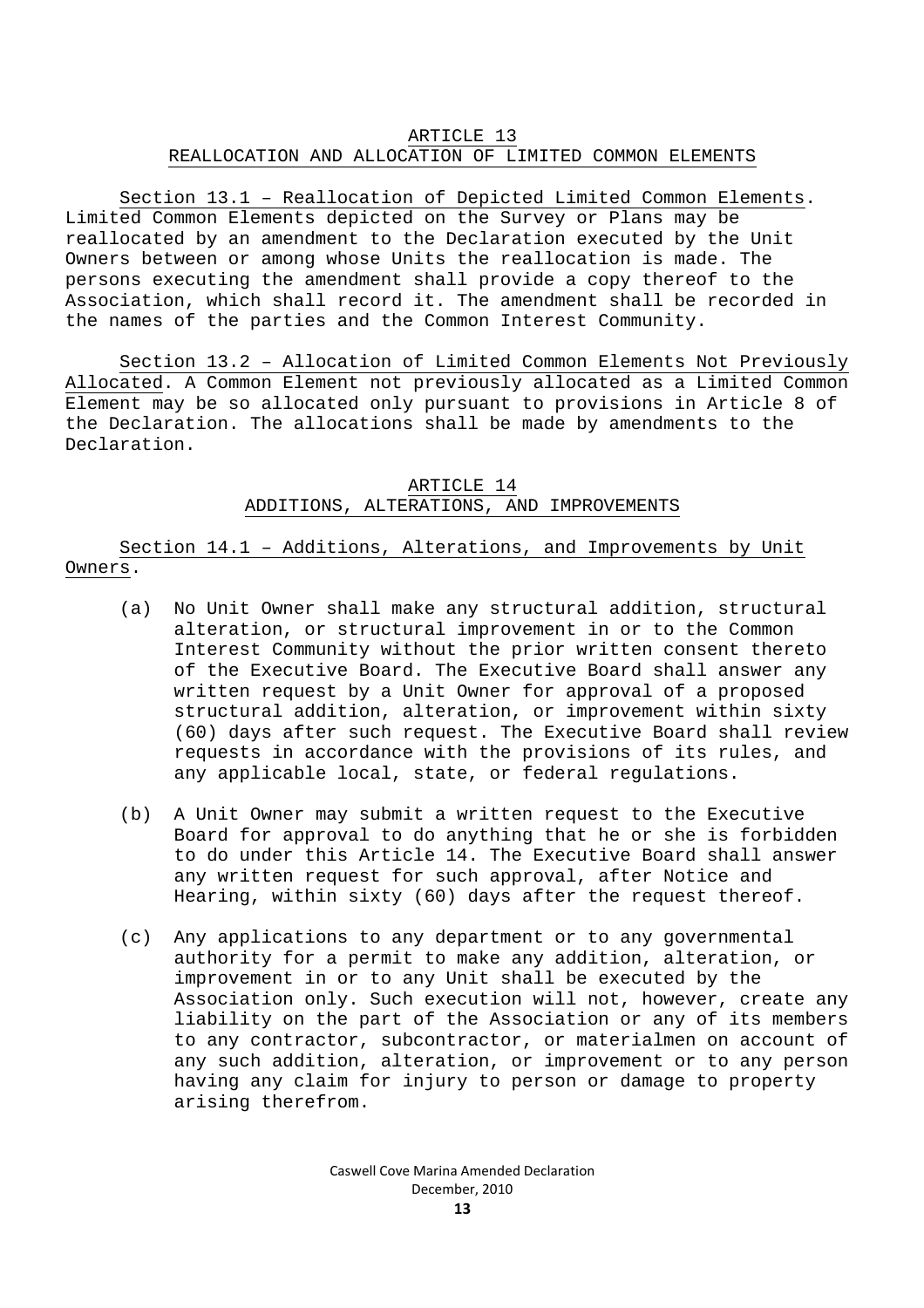(d) All additions, alterations, and improvements to the Units and Common Elements shall not, except pursuant to prior approval by the Executive Board, cause any increase in the premiums of any insurance policies carried by the Association or by the owners of any Units other than those affected by such change.

### ARTICLE 15 RELOCATION OF BOUNDARIES BETWEEN ADJOINING UNITS

Section 15.1 – Application and Amendment. The boundaries between adjoining units may be relocated by an amendment to the Declaration on application to the Association by the Owners of those Units. If the Owners of the adjoining Units have specified a reallocation between their Units of their allocated interests, the application shall state the proposed reallocations. Unless the Executive Board determines, within thirty days after receipt of the application, that the reallocations are unreasonable, the Association shall consent to the reallocation and prepare an amendment that identifies the Units involved, states the reallocations, and indicates the Association's consent. The amendment shall be executed by those Unit Owners, contain words of conveyance between them, and, on recordation, be indexed in the name of the grantor and the grantee, and in the grantee's index in the name of the Association.

Section 15.2 – Recording Amendments. The Association shall prepare and record Surveys or Plans necessary to show the altered boundaries between adjoining Units, and their dimensions and identifying numbers.

The applicants shall pay all costs of preparation of the amendment, surveys, plans, and its recording, including attorneys fees of the Association.

### ARTICLE 16 CONDEMNATION

Section 16.1. If a Unit is acquired by eminent domain leaving the Unit Owner with a remnant that may not practically or lawfully be used for any purpose permitted by the Declaration, the award shall include compensation to the Unit Owner for that Unit and its allocated interests, whether or not any Common Elements or Limited Common Elements are acquired. On acquisition, unless the decree otherwise provides, that Unit's allocated interests are automatically reallocated to the remaining Units in proportion to the respective allocated interests of those Units before the taking, and the Association shall promptly prepare, execute, and record an amendment to the Declaration reflecting the real locations. Any remnant of a Unit remaining after part of a Unit if taken under this subsection is thereafter a Common Element.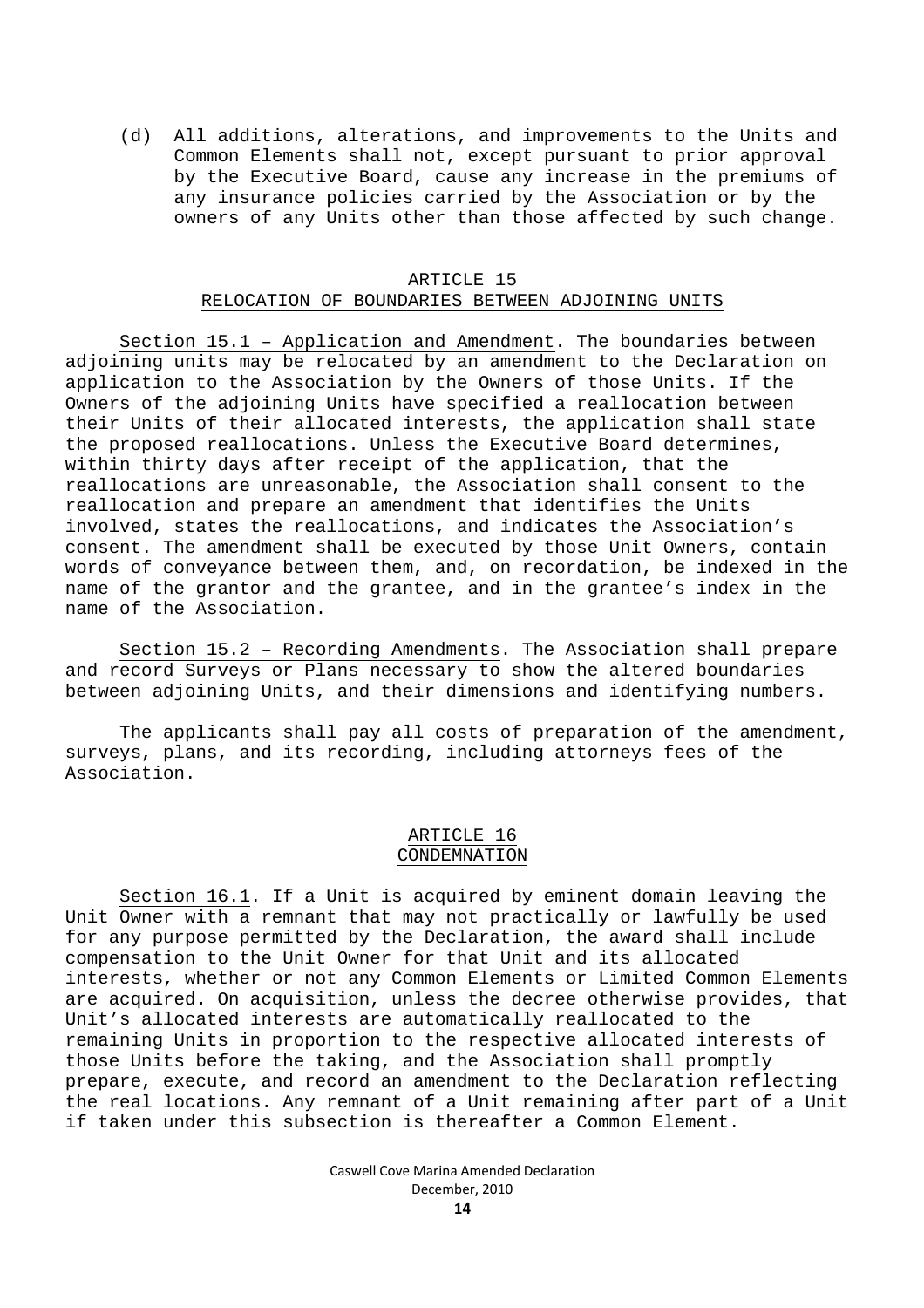Section 16.2. Except as provided in subsection 16.3, if part of a Unit is acquired by eminent domain, the award shall compensate the Unit Owner for the reduction in value of the Unit and its interest in the Common Elements and Limited Common Elements, whether or not any Common Elements or Limited Common Elements are acquired. On acquisition, unless the decree otherwise provides, (i) that Unit's allocated interests are reduced in proportion to the reduction in the size of the Unit, or on any other basis specified in the Declaration and (ii) the portion of the allocated interests divested from the partially acquired Unit are automatically reallocated to that Unit and to the remaining Units in proportion to the respective allocated interests of those Units before the taking, with the partially-acquired Unit participating in the reallocation on the basis of its reduced allocated interests.

Section 16.3. If part of the Common Elements or Limited Common Elements is acquired by eminent domain, the award shall compensate the Unit Owners affected by the taking for the reduction in value of the Units resulting from the acquisition and the portion of the award attributable to the Common Elements taken shall be paid to the Association. Any portion of the award attributable to the acquisition of a Limited Common Element shall be equally divided among the owners of the Units to which that Limited Common Element was allocated at the time of acquisition.

Section 16.4. The court decree shall be recorded in every town in which any portion of the Condominium is located.

Section 16.5. Any award involving a Unit or a part of a Unit only or a Limited Common Element as provided in subsection 16.2 above, shall be paid to a Unit Owner and the mortgagee(s) of that Unit as their respective interests may appear.

### ARTICLE 17 AMENDMENTS TO DECLARATION

Section 17.1 – General. This Declaration may be amended only by vote or agreement of Unit Owners of Units to which at least sixty seven percent (67%) of the votes in the Association are allocated. This Declaration may also be amended in accordance with one (1) or more of the provisions of Section 47-236 of the ACT.

Section 17.2 – Limitation of Challenges. No action to challenge the validity of an amendment adopted by the Association pursuant to this section may be brought more than one year after the amendment is recorded.

Section 17.3 – Recordation of Amendments. Every amendment to the Declaration shall be recorded in every town in which any portion of the Common Interest Community is located and is effective only on recordation. An amendment, except an amendment pursuant to Article 13 of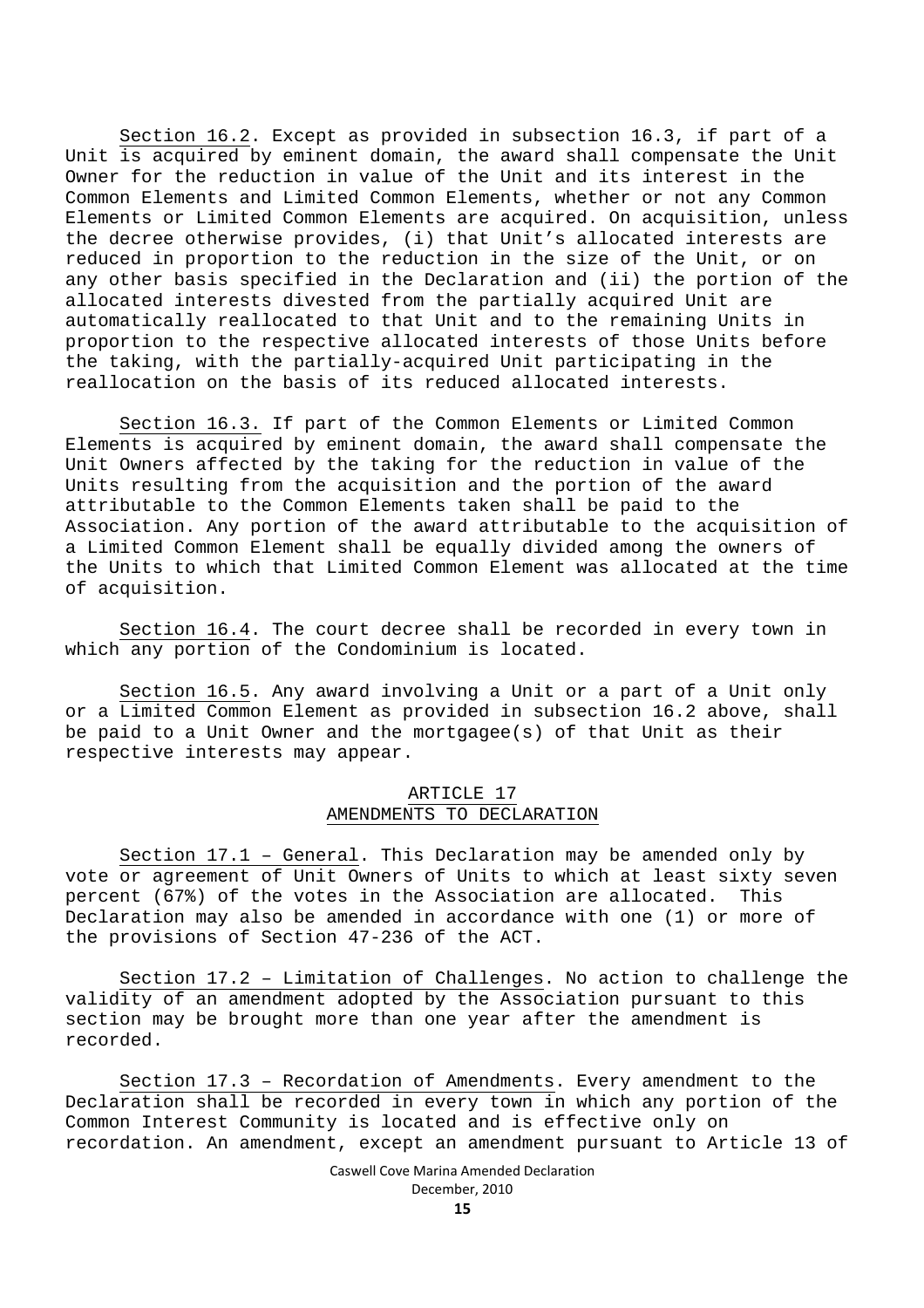this Declaration shall be indexed in the grantee's index in the name of the Common Interest Community and the Association in the grantor's index in the name of the parties executing the amendment.

Section 17.4 – When Unanimous Consent Required. Except to the extent expressly permitted or required by other provisions of the Act and the Declaration, no amendment may create or increase Special Declarant Rights, increase the number of Units, change the boundaries of any Unit, the Allocated Interest of a Unit, or the uses to which any Unit is restricted in the absence of unanimous consent of the Unit Owners.

Section 17.5 – Execution of Amendments. Amendments to the Declaration required by this Act to be recorded by the Association shall be prepared, executed, recorded, and certified on behalf of the Association by any officer of the Association designated for that purpose or, in the absence of designation, by the president of the Association.

Section 17.6 – Consent of Holders of Security Rights. Amendments are subject to the consent requirements of Article 20.

### ARTICLE 18 AMENDMENTS TO BYLAWS

The ByLaws may be amended only by a majority vote of the Unit Owners at a meeting of the Unit Owners called for such purpose at which a quorum is present.

### ARTICLE 19 TERMINATION

Termination of the Common Interest Community may be accomplished only in accordance with Section 47-237 of the Connecticut General Statutes, as the same may be amended from time to time.

### ARTICLE 20 MORTGAGEE PROTECTION

Section 20.1 – Introduction. This article establishes certain standards and covenants which are for the benefit of the holders of certain Security Interests and others, as identified in Section 20.2. This Article is supplemental to, and not in substitution for, any other provisions of the Common Interest Community, but in the case of conflict, this Article shall control.

Section 20.2 – Definitions. As used in this Article, the following terms are defined: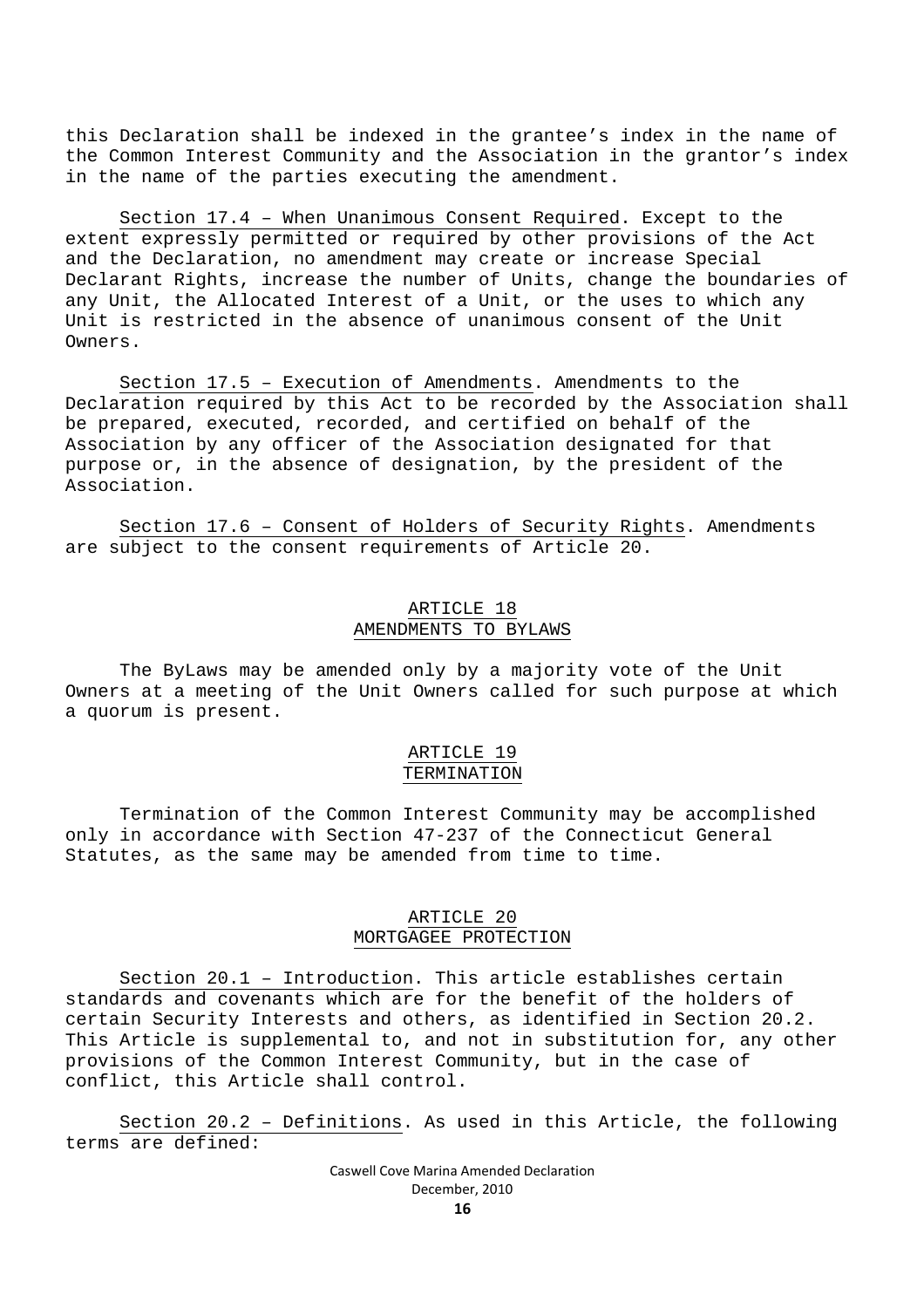- (a) Eligible Mortgagee: The holder of a first Security Interest on a Unit who has notified the Association, in writing, of its name and address, and that it holds a mortgage on a Unit. Such notice shall be deemed to include a request that the Eligible Mortgagee be given notices and other rights described in this Article.
- (b) Eligible Insurer: An insurer or guarantor of a first mortgage who has notified the Association, in writing, of its name and address and that it is insured or guaranteed a first mortgage on a Unit. Such notice shall be deemed to include a request that the eligible insurer be given the notices and other rights described in this Article.
- (c) Percentage of Eligible Mortgagees: Whenever in this Article the approval or consent of a specified percentage of Eligible Mortgagees is required, it shall mean the approval or consent by Eligible Mortgagees holding Security Interests in Units which in the aggregate have allocated to them such specified percentage of votes when compared to the total votes allocated to all Units then subject to mortgages held by Eligible Mortgagees.
- (d) Mortgagee Consent if no Response. If the association sends notice of the proposed amendment or association action to a mortgagee by certified mail, return receipt requested, and the mortgagee fails to respond within forty five (45) days, the mortgagee is deemed to have given its consent. The association may rely on the last recorded security interest of record in the land records in delivering or mailing notice to the holder of that interest.

Section 20.3 – Notice of Actions. The Association shall give prompt written notice to each Eligible Mortgagee and Eligible Insurer of:

- (a) Any condemnation loss or any casualty loss which affects a material portion of the Common Interest Community or any Unit on which there is a first mortgage held, insured, or guaranteed by such Eligible Mortgagee or Eligible Insurer, as applicable.
- (b) Any delinquency in the payment of Common Expense assessments owed by an Owner whose Unit is subject to a first mortgage held, insured, or guaranteed, but such Eligible Mortgagee or Eligible Insurer, which remains uncured for a period of 60 days.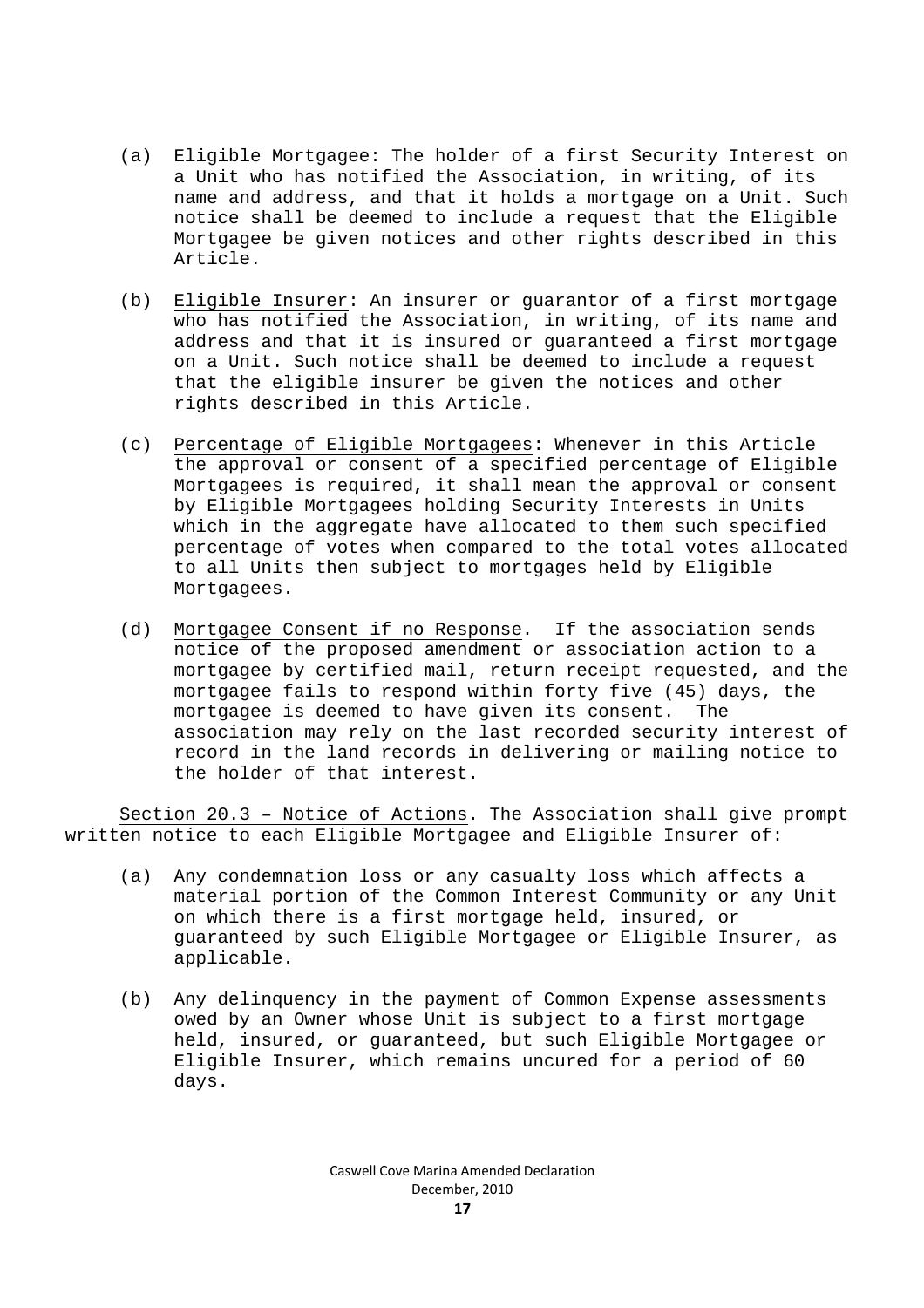- (c) Any lapse, cancellation, or material modification of any insurance policy or fidelity bond maintained by the Association.
- (d) Any proposed action which would require the consent of a specified percentage of Eligible Mortgagees as specified in Section 20.4.
- (e) Any judgment rendered against the Association in an amount equal to or greater than 10% of the then current annual budget of the Association.

### Section 20.4 – Prior Consent Required.

- (a) Document Changes. Notwithstanding any lower requirement permitted by the Declaration or the Act, no amendment of any material provision of the Instruments by the Association or Unit Owners described in this Subsection 20.4(a) may be adopted without the vote of at least 67% of the Unit Owners (or any greater Unit Owner vote required in the Declaration or the Act) and until approved in writing by at least 51% of the Eligible Mortgagees (or any greater Eligible Mortgagee approval required by the Declaration). Material includes, but is not limited to, any provision affecting:
	- (i) Assessments, assessment liens, or subordination of assessment liens;
	- (ii) Voting rights;
	- (iii) Reserves for maintenance, repair, and replacement of Common Elements;
		- (iv) Responsibility for maintenance and repairs;
		- (v) Reallocation of interest in the Common Elements or Limited Common Elements (except that when Limited Common Elements are reallocated by agreement between Unit Owners, only those Unit Owners and only the Eligible Mortgagees with a Security Interest on such Units must approve such action);
		- (vi) Rights to use Common Elements and Limited Common Elements;
	- (vii) Boundaries of Units (except that when boundaries of only adjoining Units are involved, or a Unit is being subdivided, then only those Unit Owners and the Eligible Mortgagees with Security Interests on such Unit or Units must approve such action);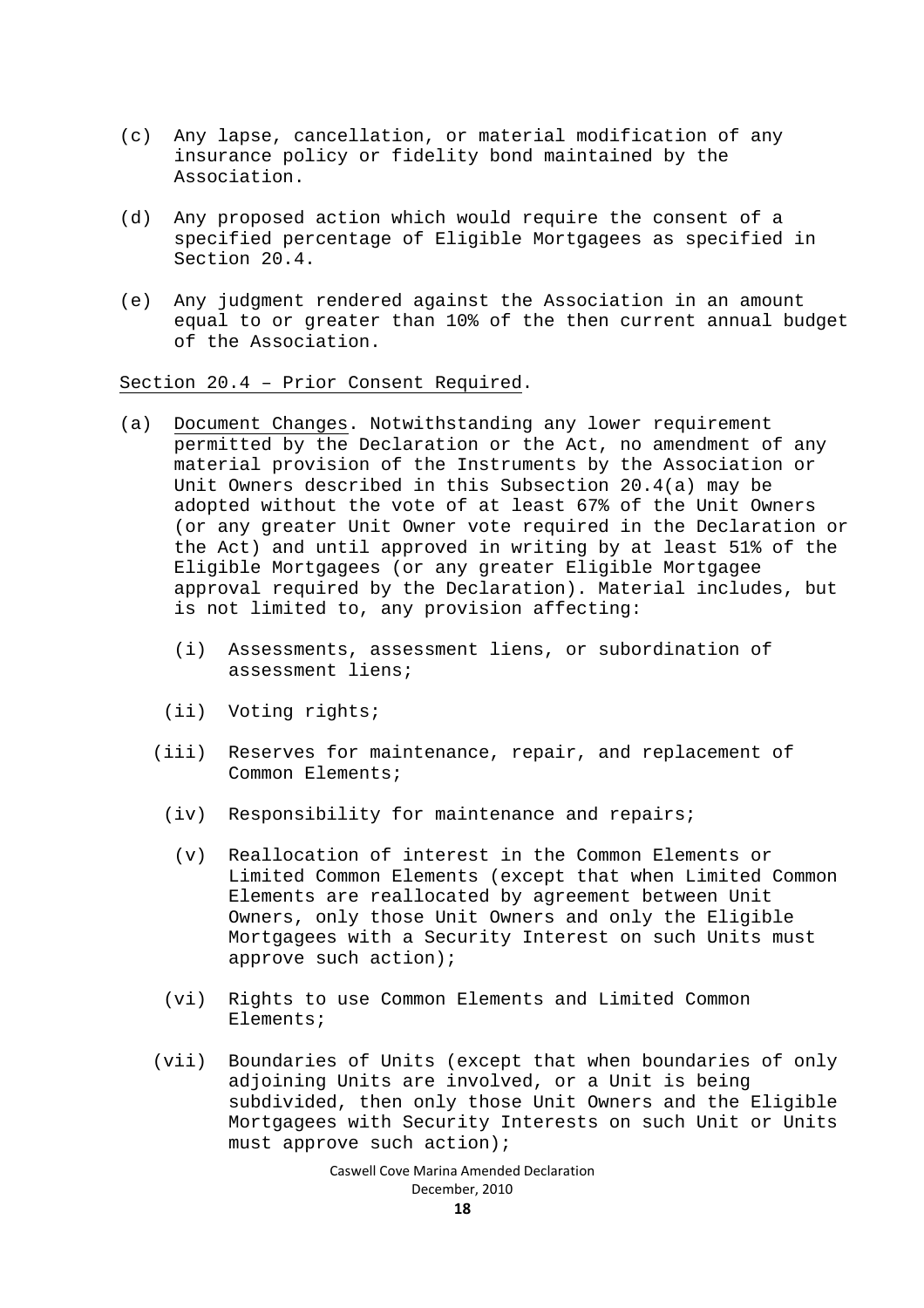- (viii) Convertibility of Units into Common Elements or Common Elements into Units;
	- (ix) Expansion or contraction of the Common Interest Community, or the addition, annexation or withdrawal of property to or from the Common Interest Community;
	- (x) Insurance or fidelity bonds;
	- (xi) Leasing of Units;
	- (xii) Restrictions on alienation;
	- (xiii) Establishment of self-management when professional management had been required previously by an Eligible Mortgagee of a Unit;
		- (xiv) Restoration or repair of a project (after a hazard damage or partial condemnation) in a manner other than that specified in the Instruments;
			- (xv) Termination of the Common Interest Community after occurrence of substantial destruction or condemnation; and
		- (xvi) The benefits of mortgage holders, insurers, or guarantors.
- (b) Actions. Notwithstanding any lower requirement permitted by the Declaration or the Act, and subject to the limitations set forth in subsection (a) above, the Association may not take any of the following actions without the approval of at least 51% of the Eligible Mortgagees:
	- (i) Convey or encumber the Common Elements or any portion thereof (as to which an 80% Eligible Mortgagee approval is required). The granting of easements for public utilities or for other public purposes consistent with the intended use of the Common Elements by the Common Interest Community shall not be deemed a transfer within the meaning of this clause;
	- (ii) The establishment of self-management when professional management had been required previously by any Eligible Mortgagee;
	- (iii) The restoration or repair of the Property (after a hazard damage or partial condemnation) in a manner other than that specified in the Instruments;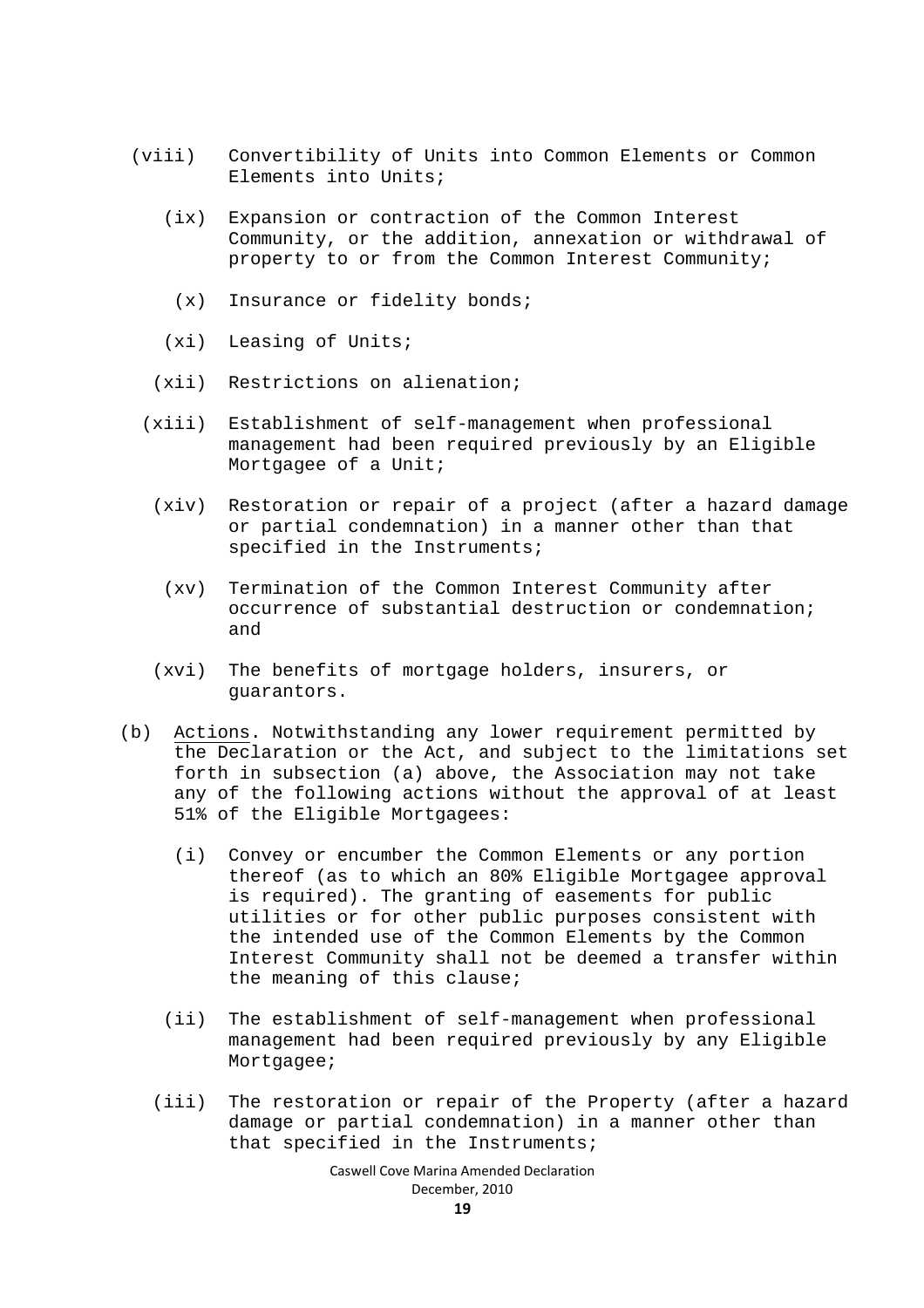- (iv) Termination of the Common Interest Community (as to which a 67% Eligible Mortgagee approval is required);
- (v) The alteration of any partition or creation of any aperture between adjoining Units (when Unit boundaries are not otherwise being affected), in which case only the owners of Units affected and Eligible Mortgagees of those Units need approve the action;
- (vi) The merger of this Common Interest Community with any other common interest community;
- (vii) The granting of any easements, leases, licenses, and concessions through or over the Common Elements (excluding, however, any utility easements serving or to serve the Common Interest Community and excluding any leases, licenses, or concessions for no more than one year);
- (viii) The assignment of the future income of the Association, including its right to receive Common Expense assessments; and
	- (ix) Any action taken not to repair or replace the Property.
- (c) The Association may not change the period for collection of regularly budgeted Common Expense Assessments to other than monthly without the consent of all Eligible Mortgagees.

Section 20.5 – Inspection of Books. The Association shall permit any Eligible Mortgagee and Eligible Insurer to inspect the books and records of the Association during normal business hours.

Section 20.6 – Financial Statements. The Association shall provide each Eligible Mortgagee and each Eligible Insurer with a copy of an annual financial statement within 90 days following the end of each fiscal year of the Association.

Section 20.7 – Enforcement. The provisions of this Article are for the benefit of Eligible Mortgagees and Eligible Insurers and their successors, and may be enforced by any of them by any available means, in law, or in equity.

Section 20.8 – Attendance at Meetings. Any representative of an Eligible Mortgagee or Eligible Insurer may attend any meeting which a Unit Owner may attend.

Section 20.9 - Appointment of Trustee. In the event of damage or destruction under Article 24 or Condemnation of all or a portion of the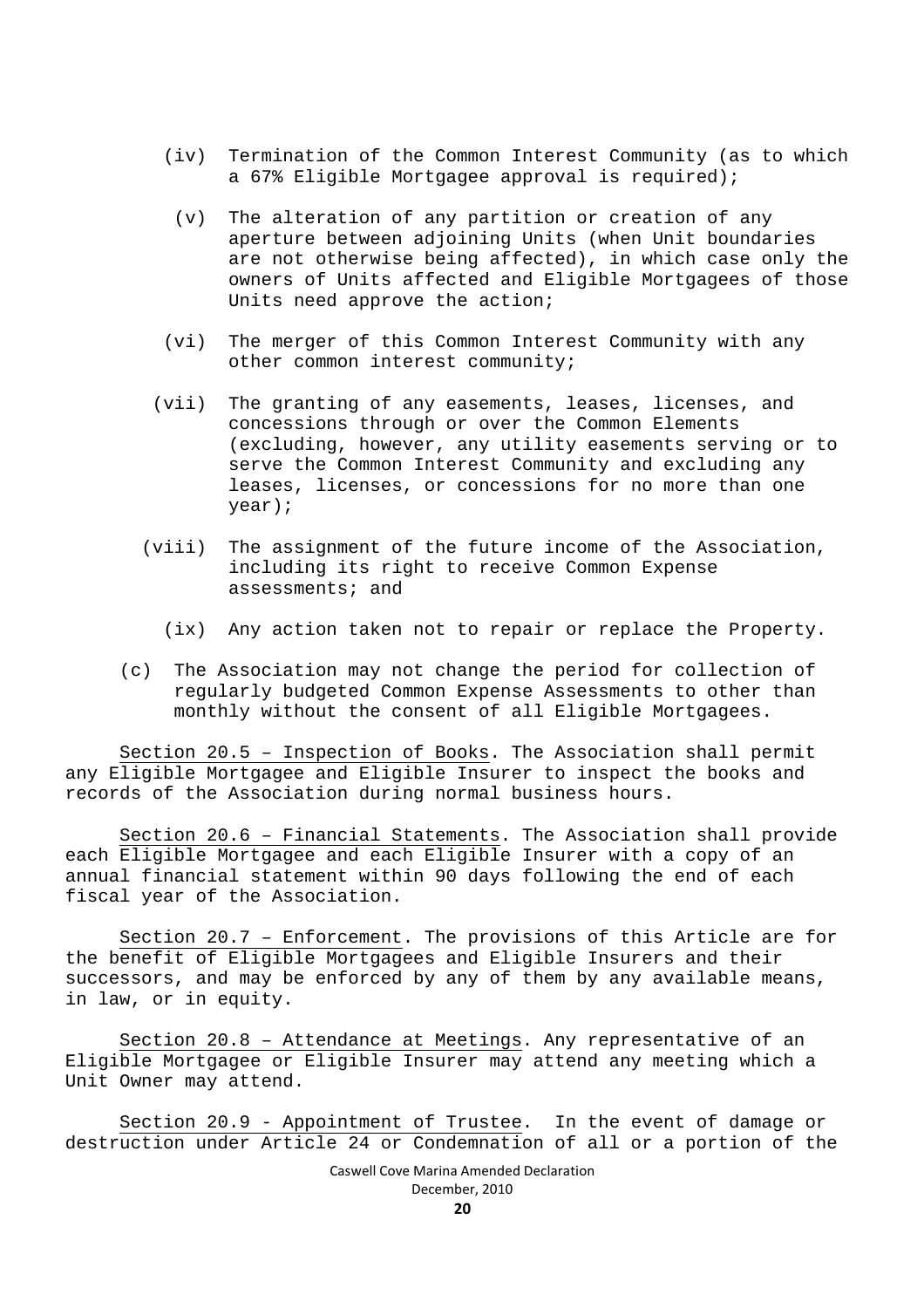Common Interest Community, any Eligible Mortgagee may require that such proceeds be payable to a Trustee established pursuant to Section 24.6 Such Trustee may be required to be a corporate trustee licensed by the State of Connecticut. Proceeds shall thereafter be distributed pursuant to Article 24 or pursuant to a condemnation award. Unless otherwise required, the members of the Board of Directors acting by majority vote through the president may act as Trustee.

#### ARTICLE 21 ASSESSMENT AND COLLECTION OF COMMON EXPENSES

Section 21.1 – Definition of Common Expenses. Common Expenses shall include:

Expenses of administration, maintenance and repair or replacement of the Common Elements;

Expenses declared to be Common Expenses by the Documents or by the Act, as Amended;

Expenses agreed upon as Common Expenses by the Association; and Such reserves as may be established by the Association, whether held in trust or by the Association, for repair, replacement or addition to the Common Elements or any other real or personal property acquired or held by the Association

Section 21.2 – Apportionment of Common Expenses. Except as provided in Section 21.3, all Common Expenses shall be assessed against all Units in accordance with their percentage interest in the Common Expenses as shown on Exhibit A-2.

Section 21.3 – Common Expenses Attributable to Fewer than all Units.

- (a) Any Common Expense associated with maintenance, repair, or replacement of Limited Common Elements will be assessed equally against the Units to which the Limited Common Elements is assigned.
- (b) Any Common Expense for services provided by the Association, including utilities provided by meter, to an individual Unit at the request of the Unit Owner will be assessed against the Unit which benefits from such service, with metered utilities in proportion to such meter reading.
- (c) Any insurance premium increase attributable to a particular Unit by virtue of activities in or construction of the Unit shall be assessed against the Unit.
- (d) Assessments to pay a judgment against the Association may be made only against the Units in the Common Interest Community at the time the judgment was rendered, in proportion to their Common Expense liabilities.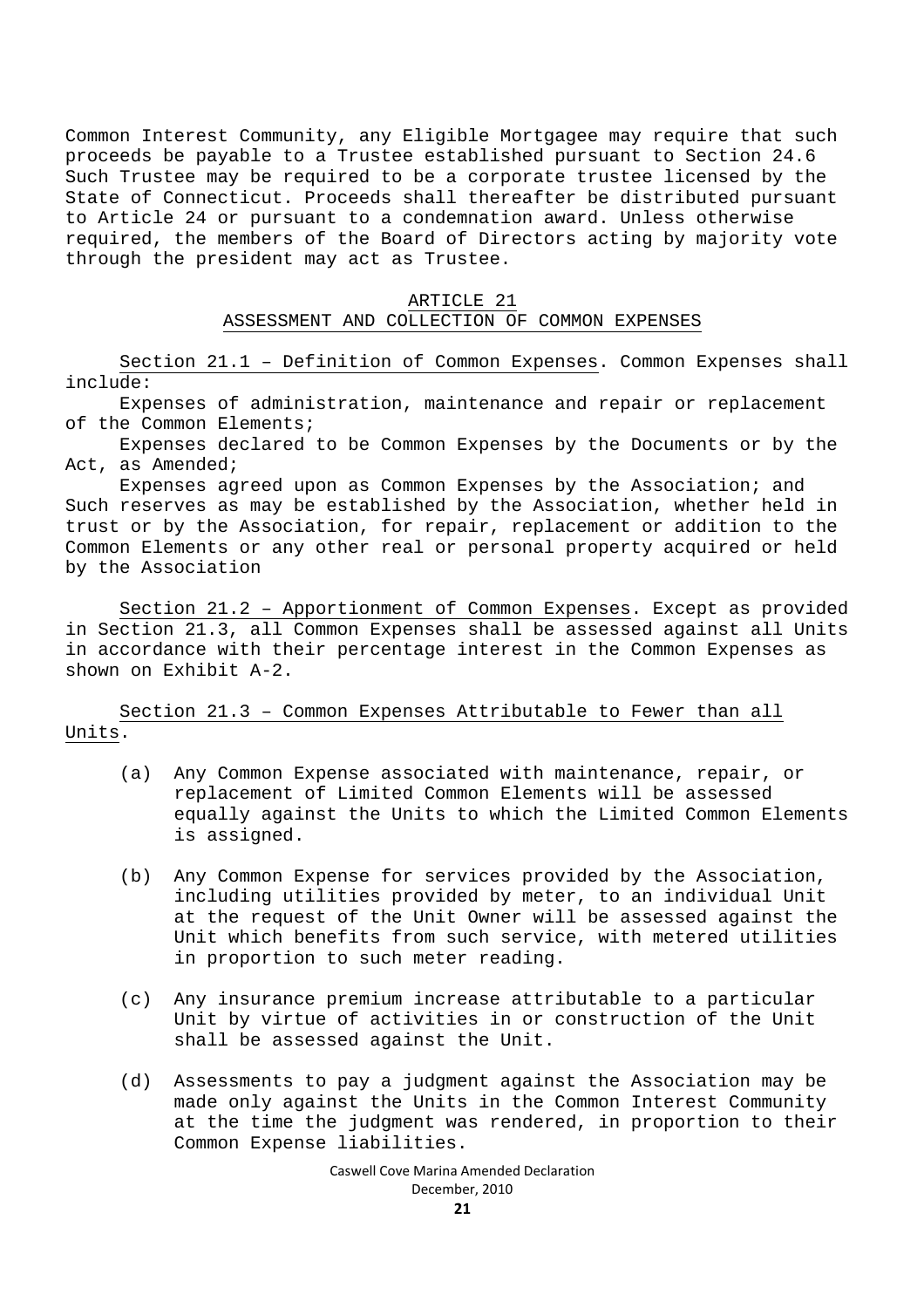- (e) If any Common Expense is caused by the misconduct of any Unit Owner, the Association may assess that expense exclusively against such Unit.
- (f) Fees, charges, late charges, fines, and interest charged against a Unit Owner pursuant to the Instruments and the Act are enforceable as Common Expense Assessments.
- (g) Portions of the cost of repairing or replacing Units allocated to individual Units under the provisions of Subsection 23.2(b) shall be assessed against the Unit or Units to which they are allocated. If the Association, or anyone acting at the direction of the Association, incurs any expense for maintenance, repair or replacement of any portion of a Unit, made or performed for the purpose of correcting a condition threatening a Unit or the Common Elements, the Association may assess that expense against the Unit Owner and the Unit, following Notice and Hearing to the affected Unit Owner.
- (h) All reasonable attorney's fees and costs incurred by the Association, with or without litigation, in collecting any sums due from a Unit Owner or enforcing any provisions of the Documents against a Unit Owner or any occupant of his or her Unit are enforceable against his or her Unit as Common Expense assessments.
- (i) If any tax is imposed on the Association or upon any goods or services purchased by the Association by virtue of the use or occupancy of some, but less than all of the Units, including, but not limited to, the use of any Unit for the production of income, such tax shall be paid as a Common Expense and assessed exclusively against the Unit or Units whose use gives rise to the imposition of the tax. The assessment shall be allocated among the Units against which it is assessed in the same proportion as each Unit's share of liability for Common Expenses bears to the liability for Common Expenses of all Units against which the assessment is assessed.
- (j) If any common expense is caused by the willful misconduct, failure to comply with a written maintenance standard promulgated by the association or gross negligence of any unit owner or tenant or a guest or invitee of a unit owner or tenant, the association may, after notice and hearing assess the portion of that common expense in excess of any insurance

Section 21.4 – Lien.

(a) The association has a statutory lien on a unit for any assessment attributable to that unit or fines imposed against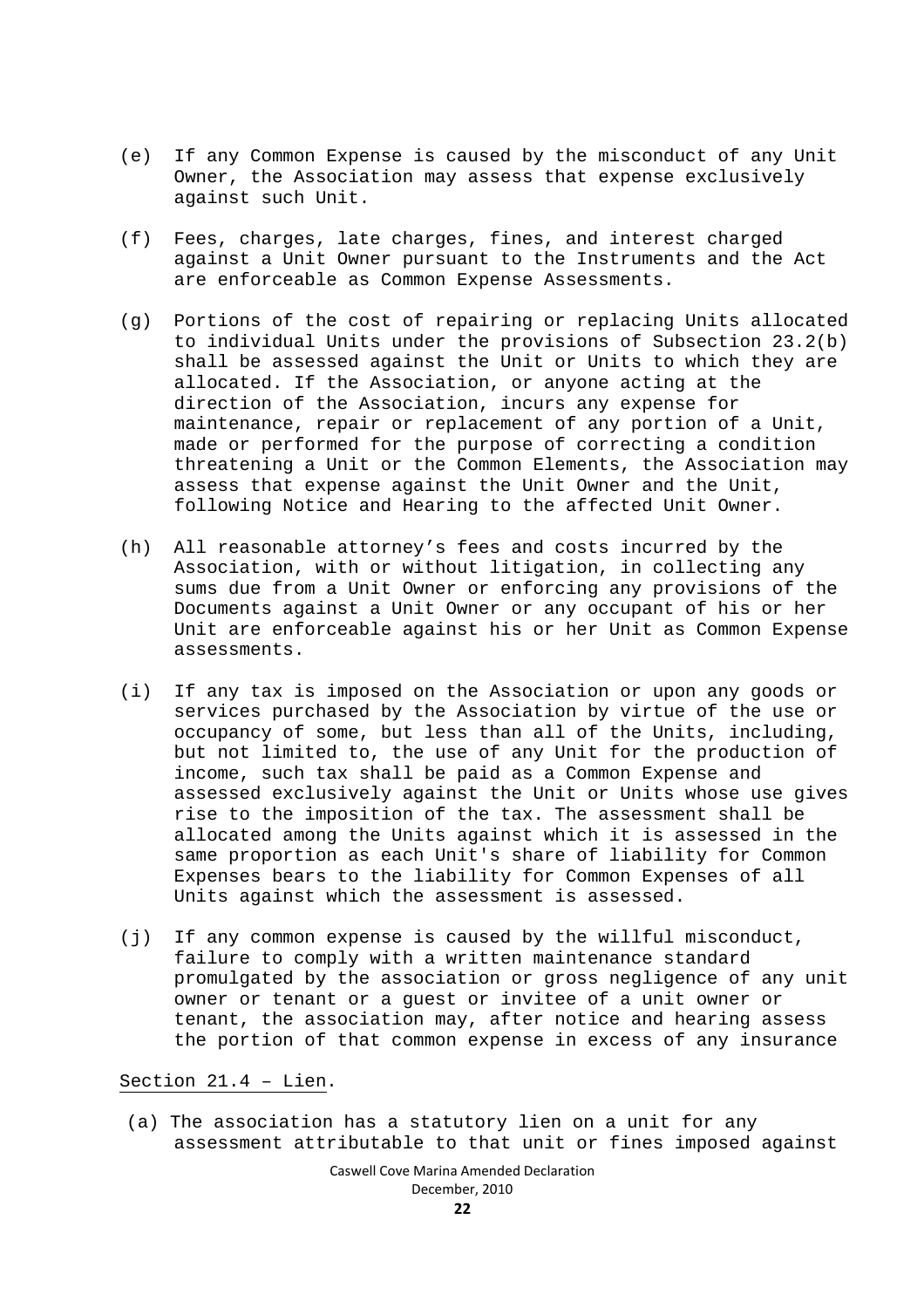its unit owner. Reasonable attorney's fees and costs, other fees, charges, late charges, fines and interest charged pursuant to subdivisions (10), (11) and (12) of subsection (a) of section 47-244, as amended, and any other sums due to the association under the declaration, this chapter, or as a result of an administrative, arbitration, mediation or judicial decision, are enforceable in the same manner as unpaid assessments under this section. If an assessment is payable in installments, the full amount of the assessment is a lien from the time the first installment thereof becomes due.

- (b) A lien under this section is prior to all other liens and encumbrances on a unit except (1) liens and encumbrances recorded before the recordation of the declaration and, in a cooperative, liens and encumbrances which the association creates, assumes or takes subject to, (2) a first or second security interest on the unit recorded before the date on which the assessment sought to be enforced became delinquent, or, in a cooperative, a first or second security interest encumbering only the unit owner's interest and perfected before the date on which the assessment sought to be enforced became delinquent, and (3) liens for real property taxes and other governmental assessments or charges against the unit or cooperative. The lien is also prior to all security interests described in subdivision (2) of this subsection to the extent of (A) an amount equal to the common expense assessments based on the periodic budget adopted by the association pursuant to subsection (a) of section 47-257, as amended, which would have months immediately preceding institution of an action to enforce either the association's lien or a security interest described in subdivision (2) of this subsection and (B) the association's costs and attorney's fees in enforcing its lien. A lien for any assessment or fine specified in subsection (a) of this section shall have the priority provided for in this subsection in an amount not to exceed the amount specified in subparagraph (A) of this subsection. This subsection does not affect the priority of mechanic's or materialmen's liens or the priority of liens for other assessments made by the association.
- (c) Unless the declaration otherwise provides, if two or more associations have liens for assessments created at any time on the same property, those liens have equal priority.
- (d) Recording of the declaration constitutes record notice and perfection of the lien. No further recordation of any claim of lien for assessment under this section is required.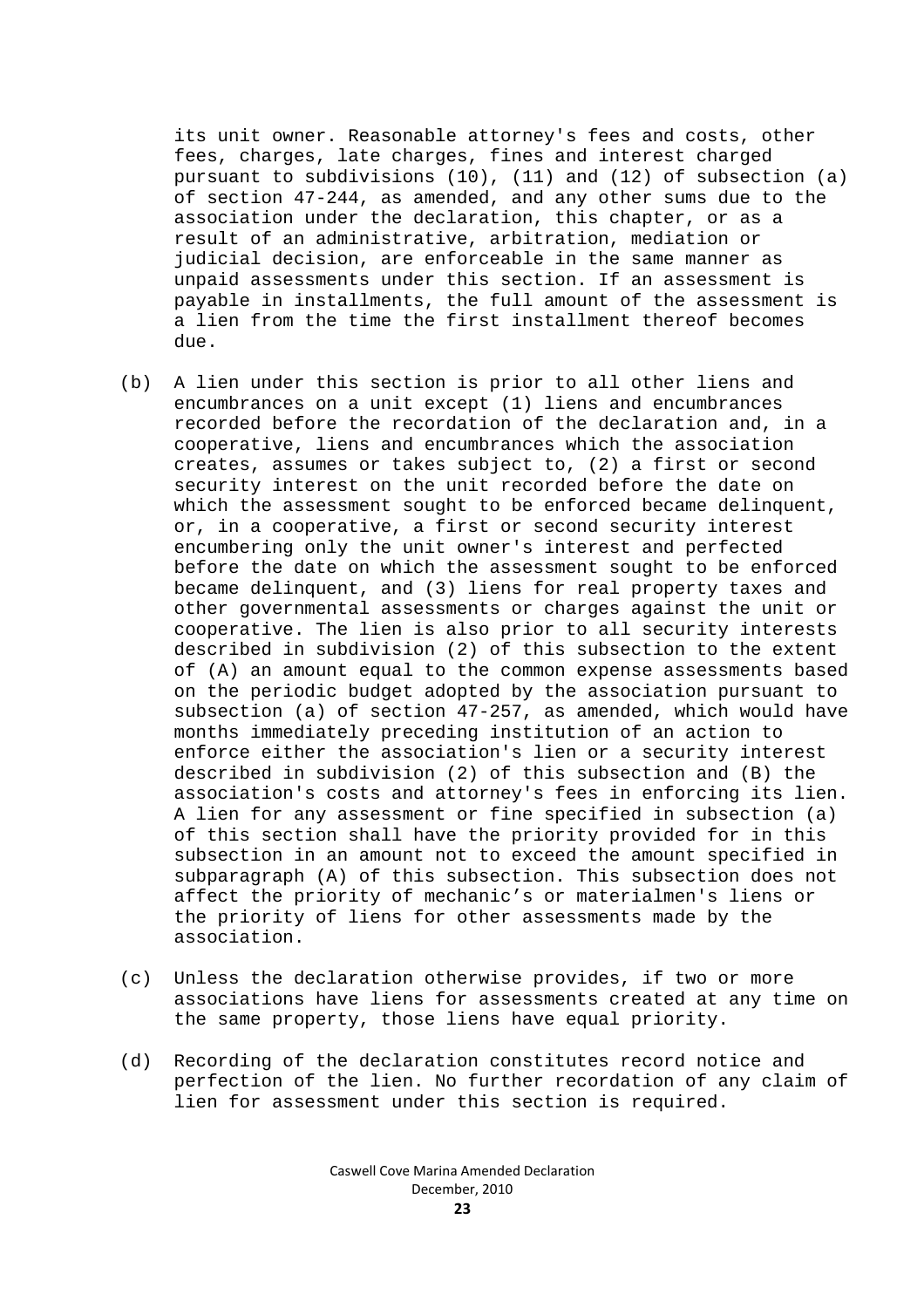- (e) A lien for unpaid assessments is extinguished unless proceedings to enforce the lien are instituted within three (3) years after the full amount of the assessments becomes due; provided, that if an owner of a unit subject to a lien under this section files a petition for relief under the United States Bankruptcy Code, the period of time for instituting proceedings to enforce the association's lien shall be tolled until thirty (30) days after the automatic stay of proceedings under Section 362 of the Bankruptcy Code is lifted.
- (f) This section does not prohibit actions against unit owners to recover sums for which subsection (a) of this section creates a lien or prohibit an association from taking a deed in lieu of foreclosure.
- (g) A judgment or decree in any action brought under this section shall include costs and reasonable attorney's fees for the prevailing party.
- (h) The association on request made in a record shall furnish to a unit owner a statement in recordable form setting forth the amount of unpaid assessments against the unit. The statement shall be furnished within ten (10) business days after receipt of the request and is binding on the association, the executive board and every unit owner.
- (i) The association's lien may be foreclosed in like manner as a mortgage on real property.
- (j) In any action by the association to collect assessments or to foreclose a lien for unpaid assessments, the court may appoint a receiver of the unit owner of a unit that is rented pursuant to section 52-504 to collect all sums alleged to be due from that unit owner prior to or during the pendency of the action. The court may order the receiver to pay any sums held by the receiver to the association during the pendency of the action to the extent of the association's common expense assessments based on a periodic budget adopted by the association pursuant to subsection (a) of section 47-257, as amended by this act.
- (k) If a holder of a first or second security interest on a unit forecloses that security interest, the purchaser at the foreclosure sale is not liable for any unpaid assessments against that unit which became due before the sale, other than the assessments which are prior to that security interest under subsection (b) of this section. Any unpaid assessments not satisfied from the proceeds of sale become common expenses collectible from all the unit owners, including the purchaser.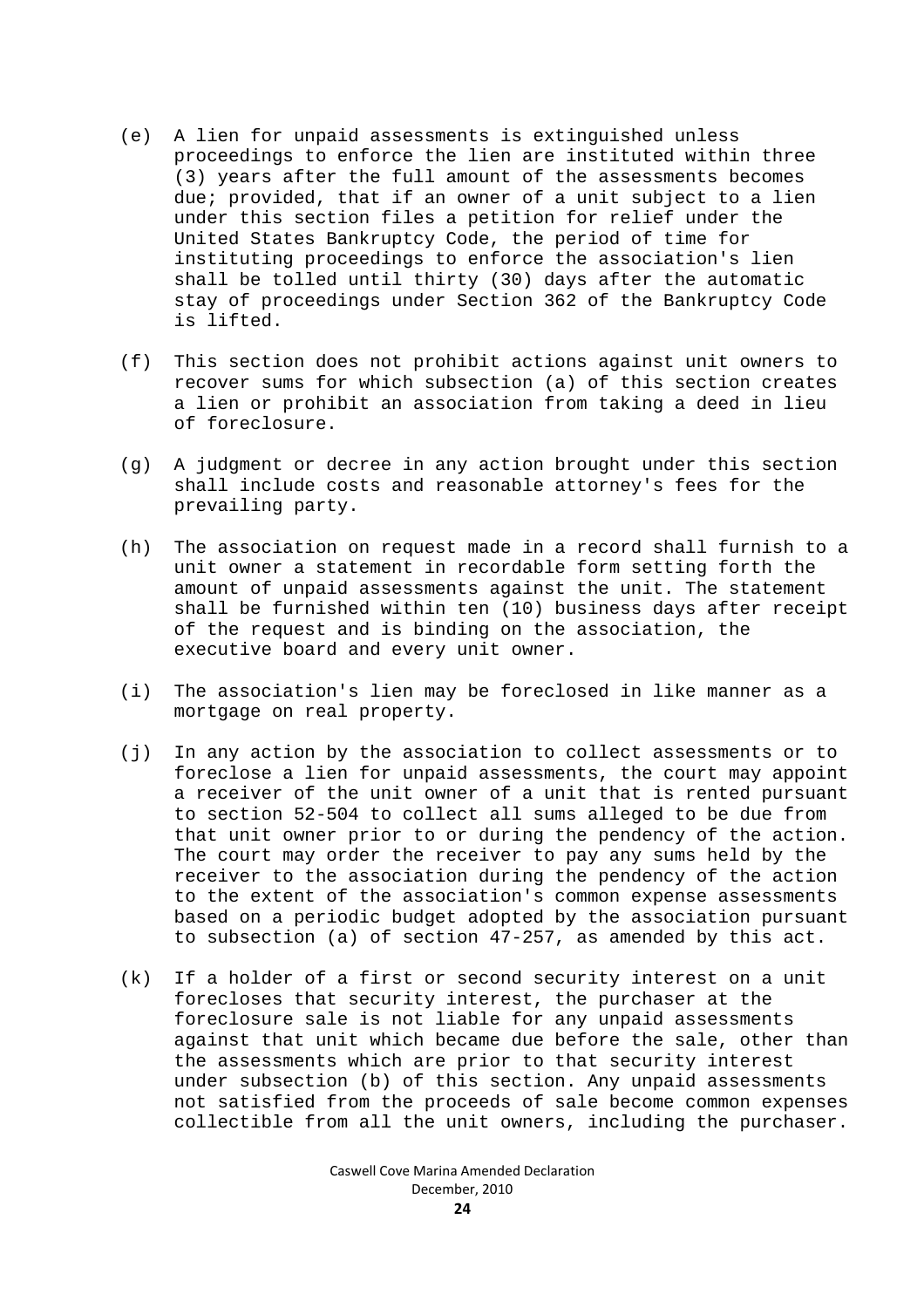- (l) An association may not commence an action to foreclose a lien on a unit under this section unless: (1) The unit owner, at the time the action is commenced, owes a sum equal to at least two months of common expense assessments based on the periodic budget last adopted by the association pursuant to subsection (a) of section 47-257, as amended; (2) the association has made a demand for payment in a record; and (3) the executive board has either voted to commence a foreclosure action specifically against that unit or has adopted a standard policy that provides for foreclosure against that unit.
- (m) Every aspect of a foreclosure, sale or other disposition under this section, including the method, advertising, time, date, place and terms, shall be commercially reasonable.

Section 21.5 – Budget Adoption and Ratification/ Ratification of Non-Budgeted Common Expense Assessments.

- (a) The executive board, at least annually, shall adopt a proposed budget for the common interest community for consideration by the unit owners. Not later than thirty (30) days after adoption of a proposed budget, the executive board shall provide to all the unit owners a summary of the budget, including any reserves, and a statement of the basis on which any reserves are calculated and funded. Simultaneously, the board shall set a date not less than ten (10) days or more than sixty (60) days after providing the summary for either a meeting of the unit owners or a vote by ballot without a meeting to consider approval of the budget. If, at that meeting or in the vote by ballot, a majority of all unit owners, or any larger number specified in the declaration votes to reject the budget, the budget is rejected; otherwise the budget is approved. The absence of a quorum at such meeting or participating in the vote by ballot shall not affect rejection or approval of the budget. If a proposed budget is rejected, the budget last approved by the unit owners continues until unit owners approve a subsequent budget.
- (b) The executive board, at any time, may propose a special assessment. Not later than thirty (30) days after adoption of a proposed special assessment, the executive board shall provide to all unit owners a summary of the assessment. Unless the declaration or ByLaws otherwise provide, if such special assessment, together with all other special and emergency assessments proposed by the executive board in the same calendar year, do not exceed fifteen percent (15%) of the association's last adopted periodic budget for that calendar year, the special assessment is effective without approval of the unit owners. Otherwise, the board shall set a date not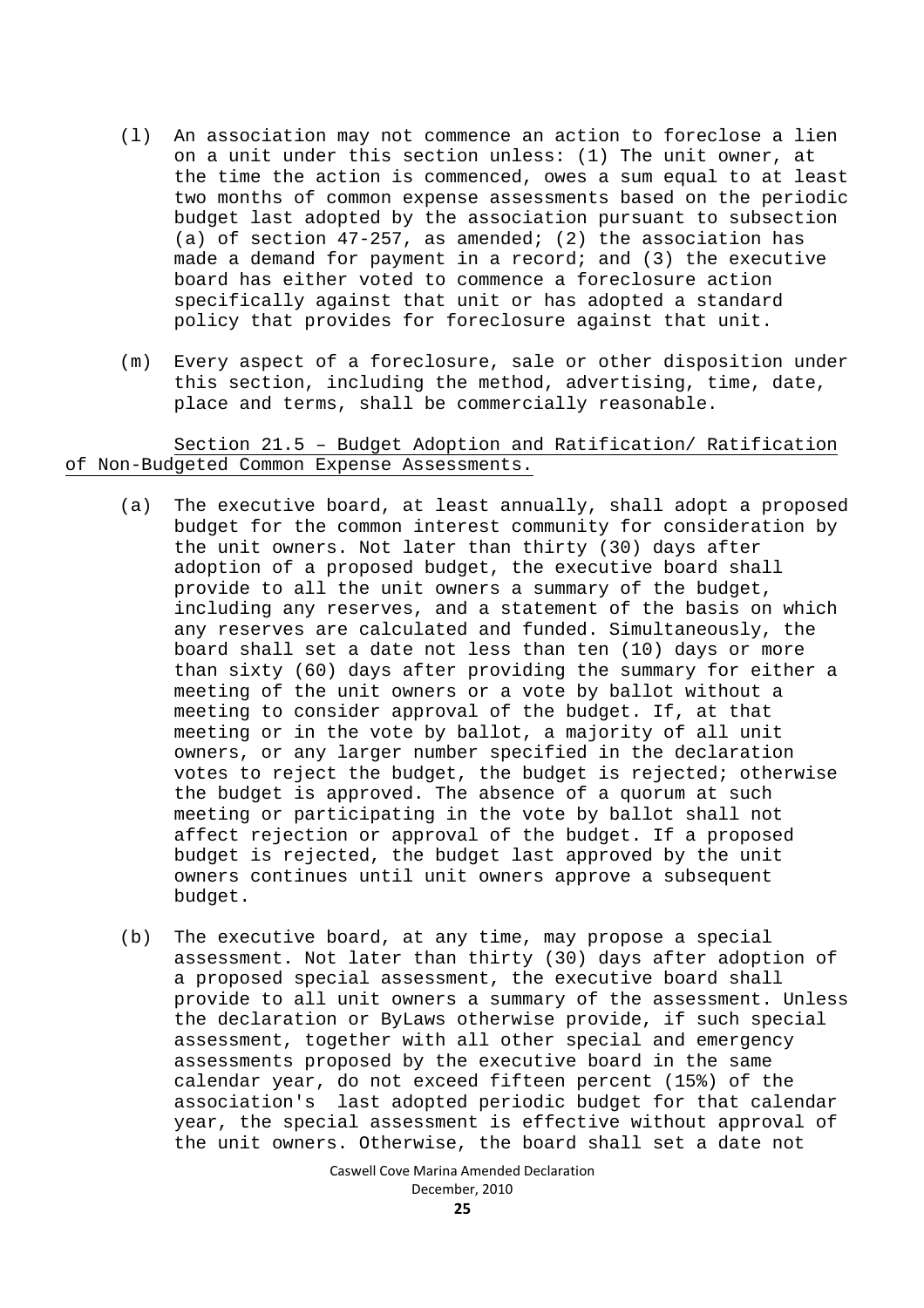less than ten (10) days or more than sixty (60) days after providing the summary for either a meeting of the unit owners or a vote by ballot without a meeting to consider approval of the special assessment. If, at such meeting or in the balloting, a majority of all unit owners, or any larger number specified in the declaration, votes to reject the assessment, the assessment shall be rejected; otherwise the assessment shall be approved. The absence of a quorum at such meeting or participating in the vote by ballot shall not affect the rejection or approval of the budget.

(c) If the executive board determines by a two-thirds vote that a special assessment is necessary to respond to an emergency: (1) The special assessment becomes effective immediately in accordance with the terms of the vote; (2) notice of the emergency assessment must be provided promptly to all unit owners; and (3) the executive board may spend the funds paid on account of the emergency assessment only for the purposes described in the vote.

Section 21.6 – Certificate of Payment of Common Expense Assessments. The Association on written request shall furnish to a Unit Owner a statement in recordable form setting forth the amount of unpaid assessments against the Unit. The statement shall be furnished within ten (10) business days after receipt of the request and is binding on the Association, the Board of Directors and every Unit Owner.

Section 21.7 – Monthly Payment of Common Expenses. All Common Expenses assessed under Section 21.2 and 21.3 shall be due and payable monthly unless a different time is set forth in a resolution adopted by the Executive Board.

Section 21.8 – Acceleration of Common Expense Assessments. In the event of default for a period of ten (10) days by any Unit Owner in the payment of any Common Expense assessment levied against his or her Unit, the Executive Board will have the right, after Notice of Hearing, to declare all unpaid assessments for the pertinent fiscal year to be immediately due and payable.

Section 21.9 – No Waiver of Liability for Common Expenses. No Unit Owner may exempt himself or herself from liability for payment of the Common Expenses by waiver of the use or enjoyment of the Common Elements or by abandonment of the Unit against which the assessments are made.

Section 21.10 – Personal Liability of Unit Owners. The owner of a Unit at the time a Common Expense assessment or portion thereof is due and payable is personally liable for the assessment.

Section 21.11 – Association Funds. All Association funds shall be deposited only in federally insured banks.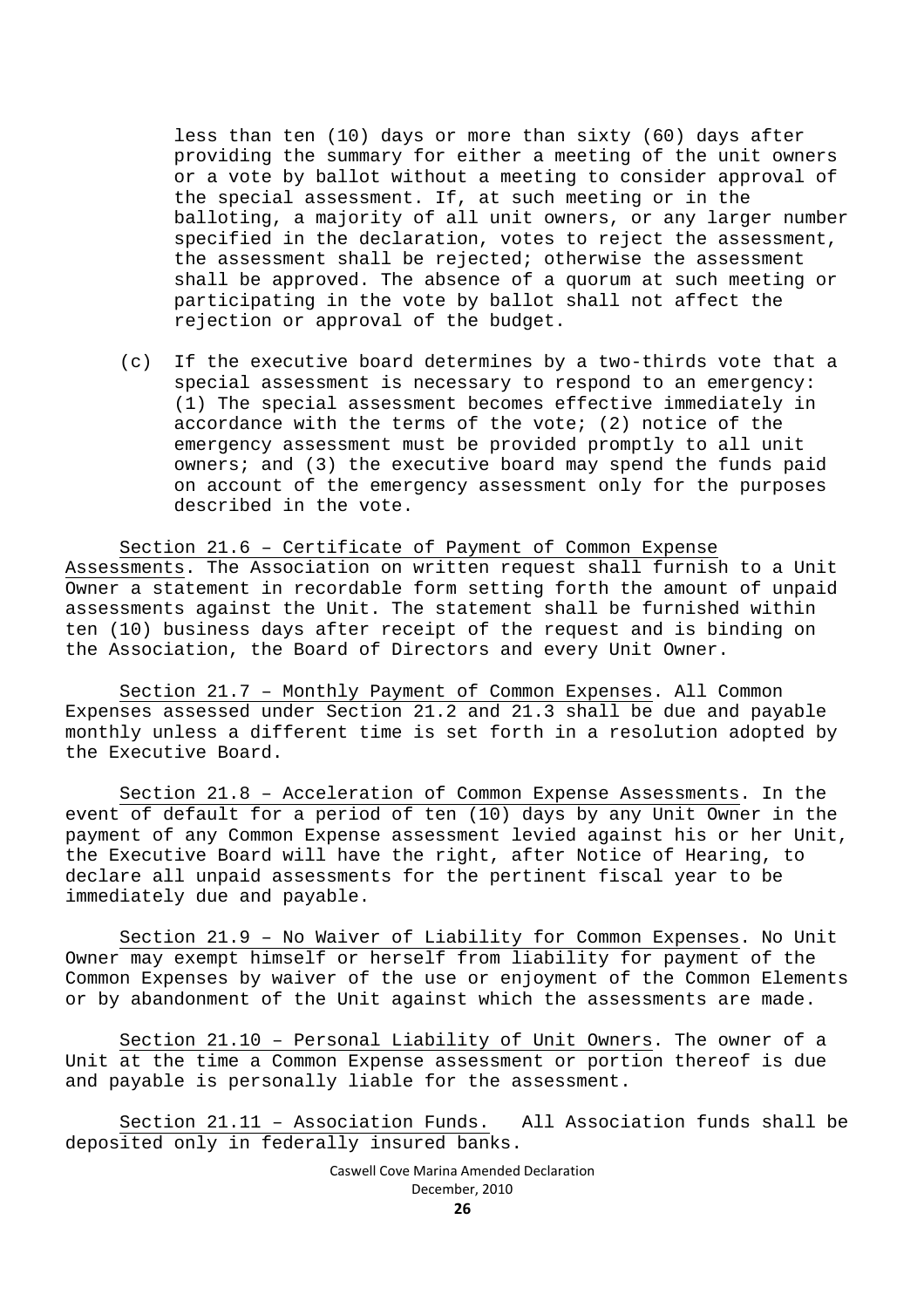Section 21.12 – Association Surplus Funds. Any surplus funds of the association remaining after payment of or provision for common expenses and any prepayment of reserves shall be deposited into the reserve account or incorporated into the next annual budget thereby reducing future common expense assessments.

### ARTICLE 22 PERSONS AND UNITS SUBJECT TO INSTRUMENTS

Section 22.1 – Compliance with Instruments. All Unit Owners, tenants, mortgagees, and occupants of Units shall comply with the Instruments. The acceptance of a deed or the exercise of any incident of ownership or the entering into of a lease or the entering into occupancy of a Unit constitutes agreement that the provisions of the Instruments are accepted and ratified by such Unit Owner, tenant, mortgagee, or occupant, and all such provisions are covenants running with the land and shall bind any persons having at any time any interest or estate in such Unit.

Section 22.2 – Adoption and Amendment of Rules. Rules and regulations concerning the use of the Units and the Common Areas may be made initially by the Board of Directors and thereafter may be amended by a majority vote of the Unit Owners at any meeting of the Unit Owners at which a quorum is present.

### ARTICLE 23 INSURANCE

Section 23.1 - Coverage.

(a) The association shall maintain, to the extent reasonably available and subject to reasonable deductibles: (1) Property insurance on the common elements insuring against those risks of direct physical loss commonly insured against, which insurance, after application of any deductibles shall be not less than one hundred percent (100%) of the actual cash value of the insured property at the time the insurance is purchased and at each renewal date, exclusive of land, excavations, foundations and other items normally excluded from property policies; (2) commercial general liability insurance, including medical payments insurance, in an amount determined by the executive board but not less than any amount specified in the declaration, covering all occurrences commonly insured against for bodily injury and property damage arising out of or in connection with the use, ownership or maintenance of the common elements and, in cooperatives, also of all units; and (3) fidelity insurance.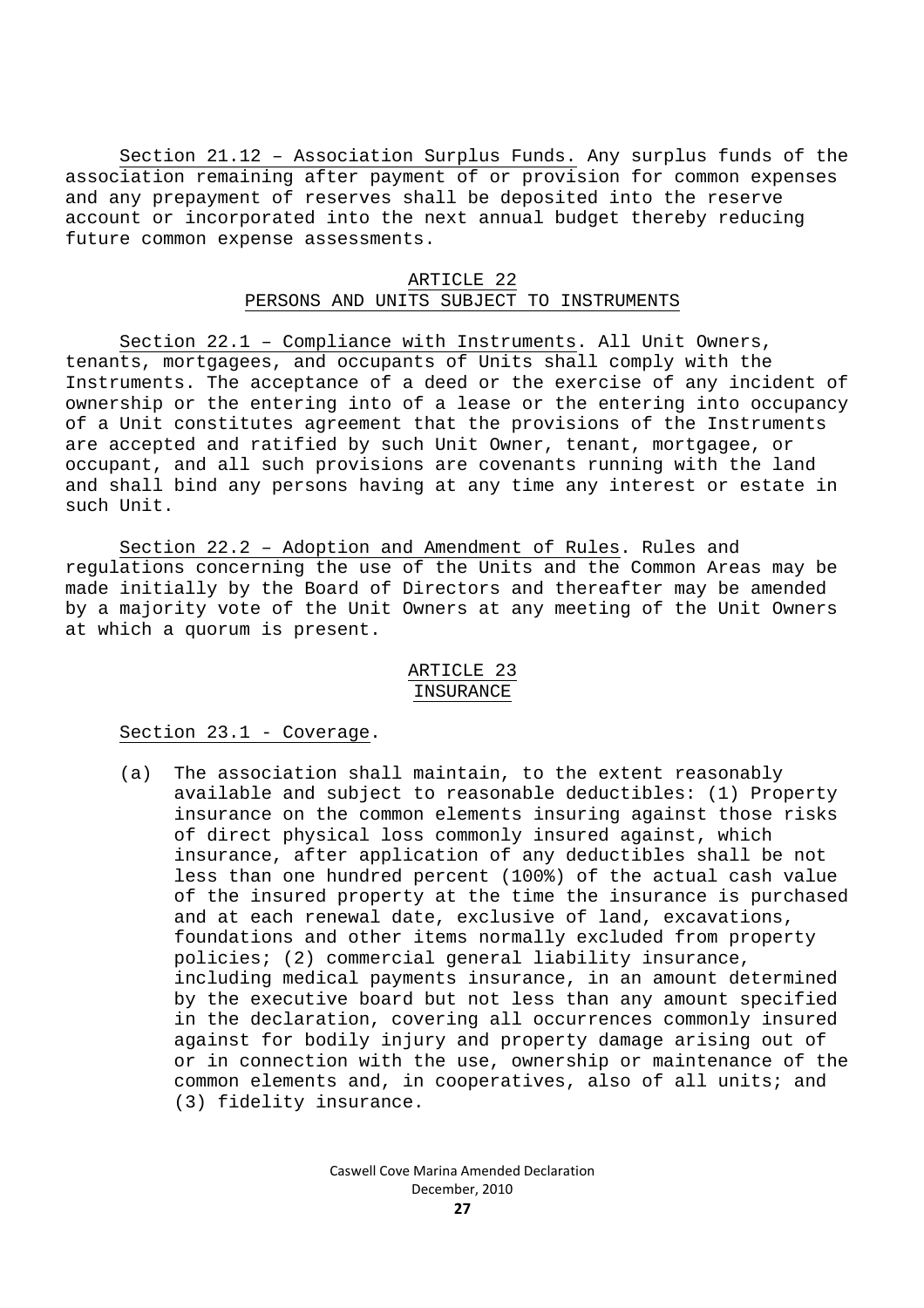- (b) If the insurance described in subsections (a) of this section is not reasonably available, the association promptly shall cause notice of that fact to be given to all unit owners. The association may carry any other insurance it considers appropriate to protect the association or the unit owners.
- (c) Insurance policies carried pursuant to subsections (a) of this section shall provide that: (1) Each unit owner is an insured person under the policy with respect to liability arising out of his interest in the common elements or membership in the association; (2) the insurer waives its right to subrogation under the policy against any unit owner or member of his household; (3) no act or omission by any unit owner, unless acting within the scope of his authority on behalf of the association, will void the policy or be a condition to recovery under the policy; and (4) if, at the time of a loss under the policy, there is other insurance in the name of a unit owner covering the same risk covered by the policy, the association's policy provides primary insurance.
- d) Any loss covered by the property policy under subdivision (1) of subsection (a) and subsection (b) of this section shall be adjusted with the association, but the insurance proceeds for that loss are payable to any insurance trustee designated for that purpose, or otherwise to the association, and not to any holder of a security interest. The insurance trustee or the association shall hold any insurance proceeds in trust for the association, unit owners and lien holders as their interests may appear. Subject to the provisions of subsection (h) of this section, the proceeds shall be disbursed first for the repair or replacement of the damaged property, and the association, unit owners and lien holders are not entitled to receive payment of any portion of the proceeds unless there is a surplus of proceeds after the property has been completely repaired or replaced, or the common interest community is terminated.
- (e) An insurance policy issued to the association does not prevent a unit owner from obtaining insurance for his own benefit.
- (f) An insurer that has issued an insurance policy under this section shall issue certificates or memoranda of insurance to the association and, on request made in a record, to any unit owner or holder of a security interest. The insurer issuing the policy may not cancel or refuse to renew it until sixty (60) days after notice of the proposed cancellation or nonrenewal has been mailed to the association, each unit owner and each holder of a security interest to whom a certificate or memorandum of insurance has been issued at their respective last known addresses.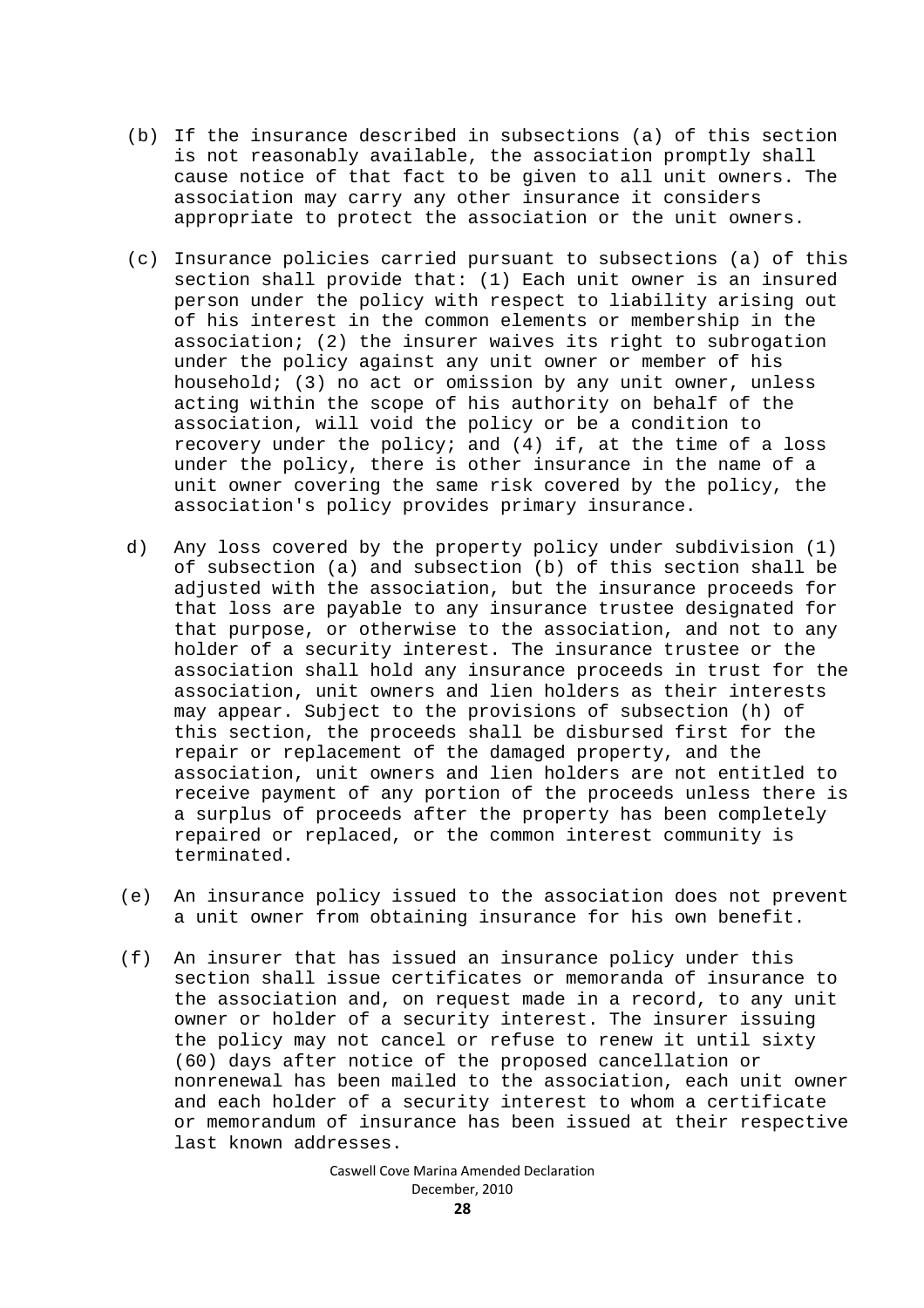(g) (i) Any portion of the common interest community for which insurance is required under this section which is damaged or destroyed shall be repaired or replaced promptly by the association unless (A) the common interest community is terminated, in which case section 47-237, as amended, applies, (ii) repair or replacement would be illegal under any state or local statute or ordinance governing health or safety, or (C) eighty percent (80%) of the unit owners, including every owner of a unit or assigned limited common element that will not be rebuilt, vote not to rebuild. The cost of repair or replacement in excess of insurance proceeds and reserves, regardless of whether such excess is the result of the application of a deductible under insurance coverage, is a common expense.

(iii) If the entire common interest community is not repaired or replaced, (A) the insurance proceeds attributable to the damaged common elements shall be used to restore the damaged area to a condition compatible with the remainder of the common interest community, and (B) except to the extent that other persons will be distributees, (i) the insurance proceeds attributable to units and limited common elements that are not rebuilt shall be distributed to the owners of those units and the owners of the units to which those limited common elements were allocated, or to lien holders, as their interests may appear, and (ii) the remainder of the proceeds shall be distributed to all the unit owners or lien holders, as their interests may appear, in proportion to the common expense liabilities of all the units.

(iv) If the unit owners vote not to rebuild any unit, that unit's allocated interests are automatically reallocated on the vote as if the unit had been condemned under subsection (a) of section 47-206, and the association promptly shall prepare, execute and record an amendment to the declaration reflecting the reallocations.

Section 23.2 - Property Insurance

(a) Property insurance covering:

(i) The project facilities (which term means all buildings on the Property, including the Units and all fixtures, equipment and any improvements and betterments, whether part of a Unit or a Common Element, and such personal property of Unit Owners as is normally insured under such coverage), but excluding land, excavations, portions of foundations below the undersurface of the lowest basement floors, underground pilings, piers, pipes, flues and drains and other items normally excluded from property policies; and (ii) All personal property owned by the Association.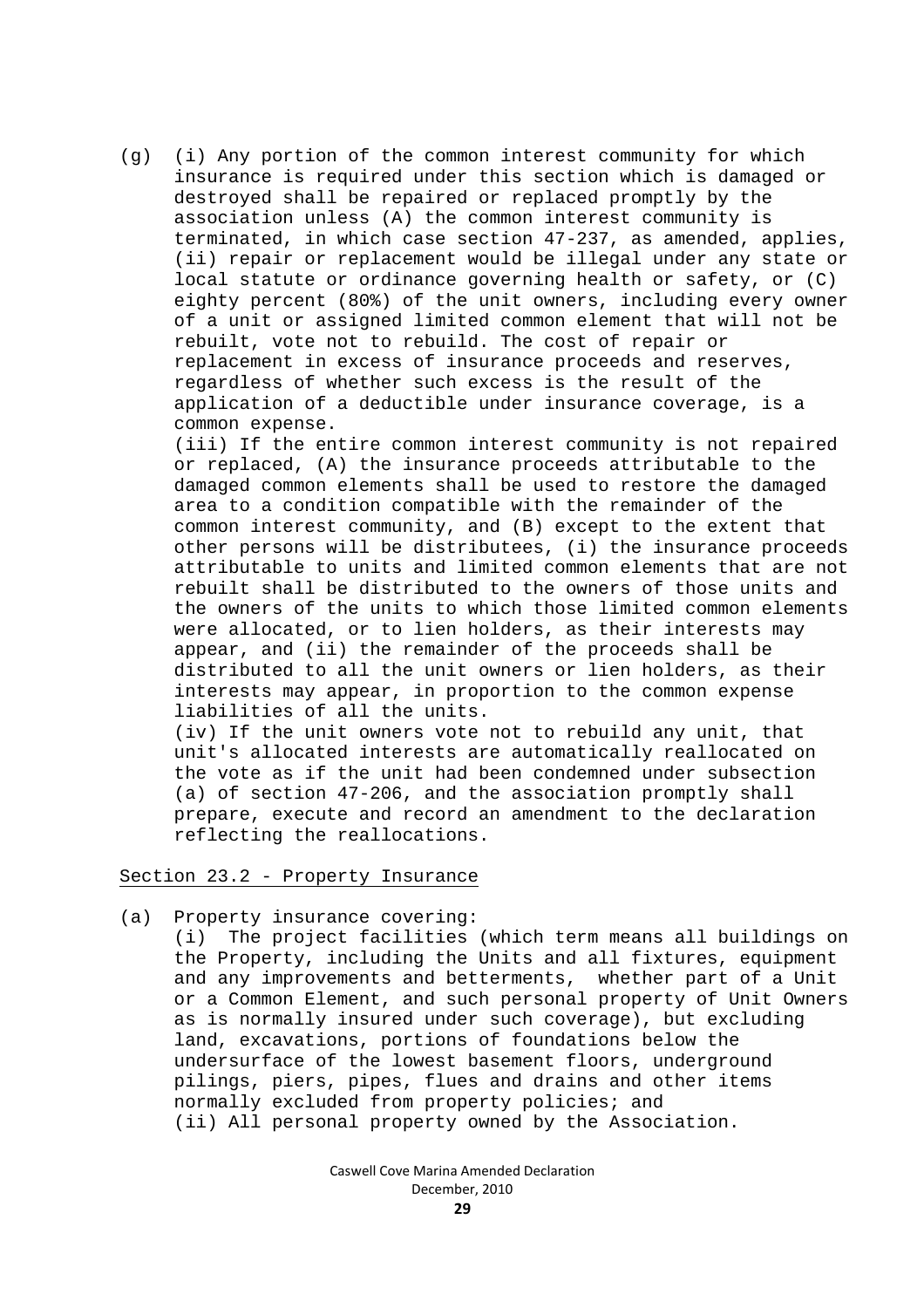(b) Amounts.

(i) The project facilities for an amount equal to one hundred percent (100%) of their replacement cost at the time the insurance is purchased and at each renewal date. (ii) Personal property owned by the Association for an amount equal to its actual cash value.

- (c) Deductibles. The deductible may not exceed the lesser of (i) \$10,000, adjusted from January 1, 2000 in accordance with the provision of Section 47-213 of the Act; or (ii) 1% of the replacement cost of the project facilities.
- (d) The Board of Directors is authorized to obtain appraisals periodically for the purpose of establishing said replacement cost of the project facilities and the actual cash value of the personal property, and the cost of such appraisals shall be a Common Expense.
- (e) Risks Insured Against. The insurance shall afford protection against "all risks" of direct physical loss commonly insured against.
- (f) Other Provisions. Insurance policies required by this Section shall provide that: (i) The insurer waives its right to subrogation under the policy against any Unit Owner (ii) No act or omission by any Unit Owner, unless acting within the scope of his or her authority on behalf of the Association, will void the policy or be a condition to recovery under the policy. (iii)If, at the time of a loss under the policy, there is other insurance in the name of a Unit Owner covering the same risk covered by the policy, the Association's policy provides primary insurance. (iv) Loss shall be adjusted with the Association. (v) Insurance proceeds shall be paid to any insurance trustee designated in the policy for that purpose, and, in the absence of such designation, to the Association, in either case to be held in trust for each Unit Owner and such Unit Owner's mortgagee. (vi) The insurer may not cancel or refuse to renew the policy until thirty (30) days after notice of the proposed cancellation or non-renewal has been mailed to the Association, each Unit Owner and each holder of a Security Interest to whom a certificate or memorandum of insurance has been issued, at their respective last known addresses. (vii) The name of the insured shall be substantially as follows: "Caswell Cove Marina Association, Inc. for the use and benefit of the individual Owners".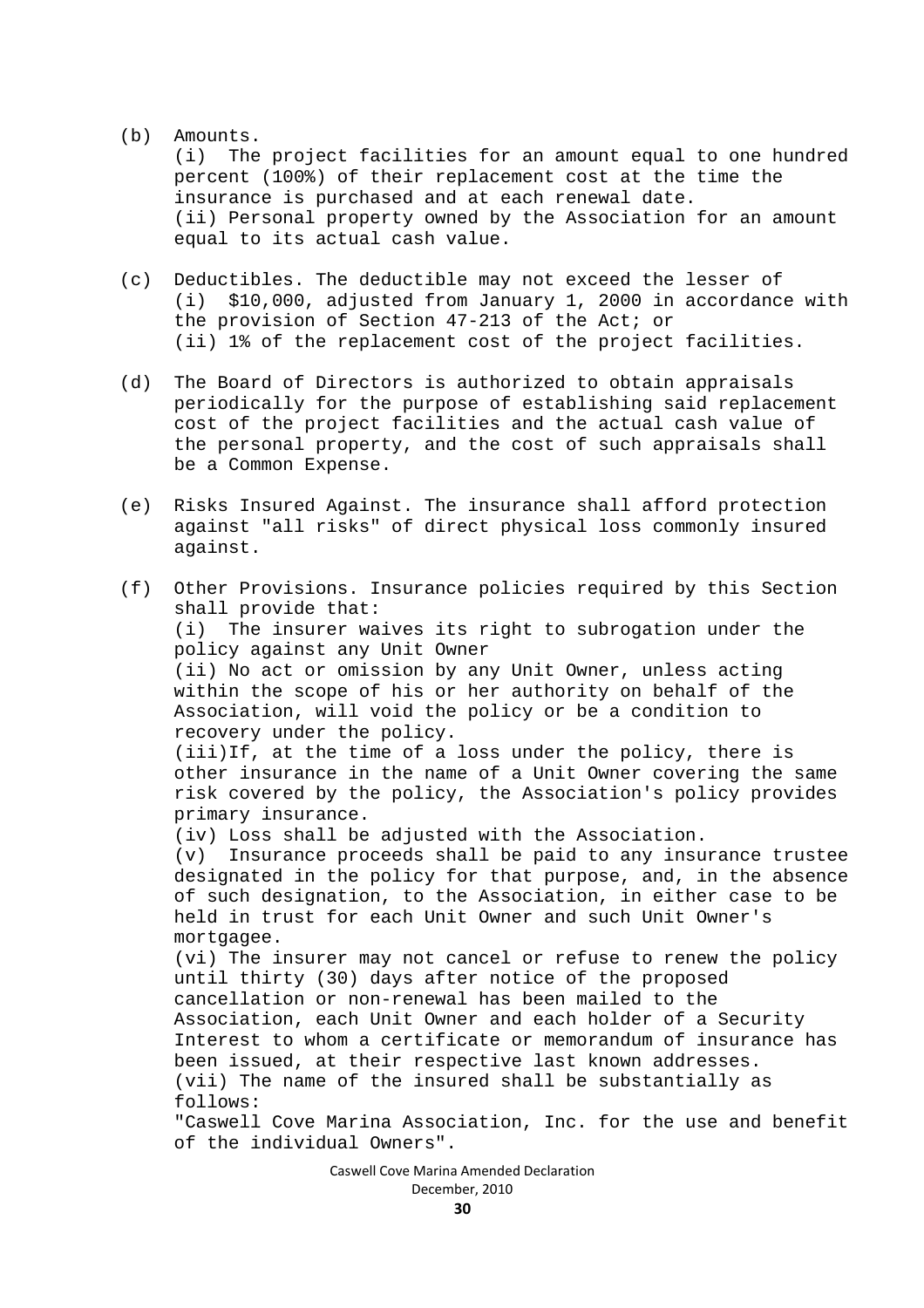Section 23.3 - Liability Insurance. Liability insurance, including medical payments insurance, in an amount determined by the Board of Directors but in no event less than \$1,000,000, covering all occurrences commonly insured against for death, bodily injury and property damage arising out of or in connection with the use, ownership or maintenance of the Common Elements.

(a) Other Provisions. Insurance policies carried pursuant to this Section shall provide that: (i) Each Unit Owner is an insured person under the policy with respect to liability arising out of his or her interest in the Common Elements or membership in the Association. (ii) The insurer waives its rights to subrogation under the policy against any Unit Owner (iii) No act or omission by any Unit Owner, unless acting within the scope of his or her authority on behalf of the Association, will void the policy or be a condition to recovery under the policy. (iv) If, at the time of a loss under the policy, there is other insurance in the name of a Unit Owner covering the same risk covered by the policy, the Association's policy provides primary insurance. (v) The insurer may not cancel or refuse to renew the policy until thirty (30) days after notice of the proposed cancellation or non-renewal has been mailed to the Association, each Unit Owner and each holder of a Security Interest to whom a certificate or memorandum of insurance has been issued, at their respective last known addresses.

Section 23.4 - Fidelity Bonds. The Association shall carry, or cause to be carried, a blanket fidelity bond for anyone who either handles or is responsible for funds held or administered by the Association, whether or not they receive compensation for their services. The bond shall name the Association as obligee and shall cover the maximum funds that will be in the custody of the Association or the manager at any time while the bond is in force, and in no event less than the sum of three months assessments plus reserve funds. The bond shall include a provision that calls for thirty (30) days written notice to the Association, to each holder of a Security Interest in a Unit and to each servicer that services a FNMA-owned or FHLMC-owned mortgage on a Unit before the bond can be cancelled or substantially modified for any reason; except that if cancellation is for non-payment of premiums, only ten (10) days notice shall be required.

Section 23.5 - Unit Owner Policies.

(a) Other Insurance. An insurance policy issued to the Association does not prevent a Unit Owner from obtaining insurance for his or her own benefit.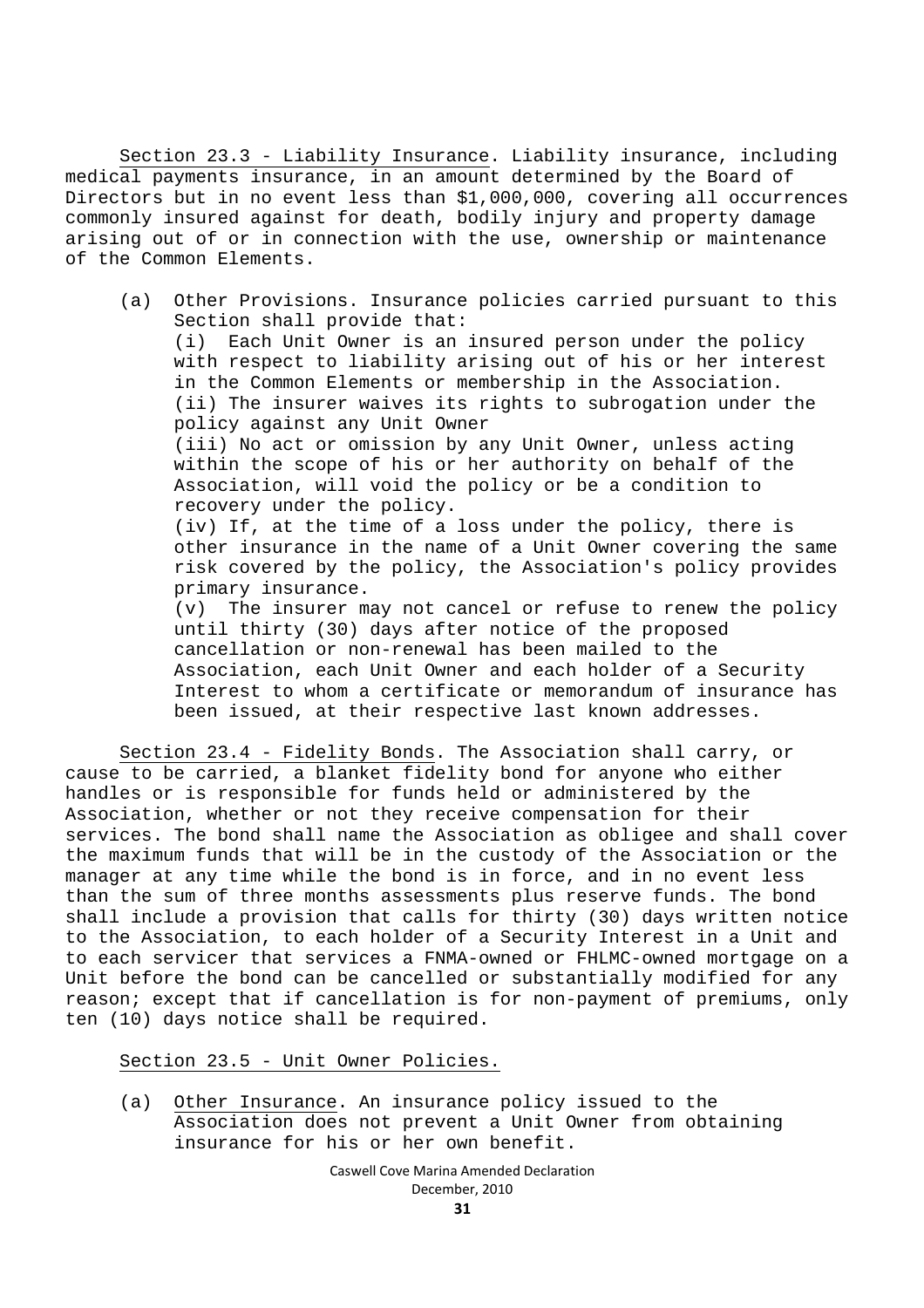(b) Notice to Unit Owners. At least once in each calendar year, the Association shall give notice to each Unit Owner of the need to obtain individual coverage for repair costs that may be allocated against his or her Unit under the provisions of Subsection 23.2(b). However, the failure of the Association to furnish such notice shall not, in any way, prevent it from making the allocations provided for in that Subsection.

Section 23.6 - Workers' Compensation Insurance. The Board of Directors shall obtain and maintain Workers' Compensation Insurance to meet the requirements of the laws of the State of Connecticut.

Section 23.7 - Directors' and Officers' Liability Insurance. The Board of Directors shall obtain and maintain directors' and officers' liability insurance, if available, covering all of the Directors and officers of the Association in such limits as the Board of Directors may, from time to time, determine.

Section 23.8 - Other Insurance. The Association may carry other insurance which the Board of Directors considers appropriate to protect the Association or the Unit Owners.

Section 23.9 - Premiums. Insurance premiums shall be a Common Expense.

### ARTICLE 24 DAMAGE TO OR DESTRUCTION OF PROPERTY

Section 24.1 – Duty to Repair or Restore. Any portion of the Common Interest Community for which insurance is required under Section 47-255 of the Act which is damaged or destroyed shall be repaired or replaced promptly by the Association unless:

- (a) the Common Interest Community is terminated, in which case Section 38 of the Act applies;
- (b) repair or replacement would be illegal under any state or local statute or ordinance governing health or safety; or
- (c) 80% of the Unit Owners, including every Owner of a Unit or assigned Limited Common Element that will not be rebuilt, vote not to rebuild. The cost of repair or replacement in excess of insurance proceeds are reserves is a Common Expense.

Section 24.2 - Cost.

(a) Except as Provided in Subsection 24.2(b), the cost of repair or replacement in excess of insurance proceeds shall be a Common Expense assessed against all Units under Section 21.1.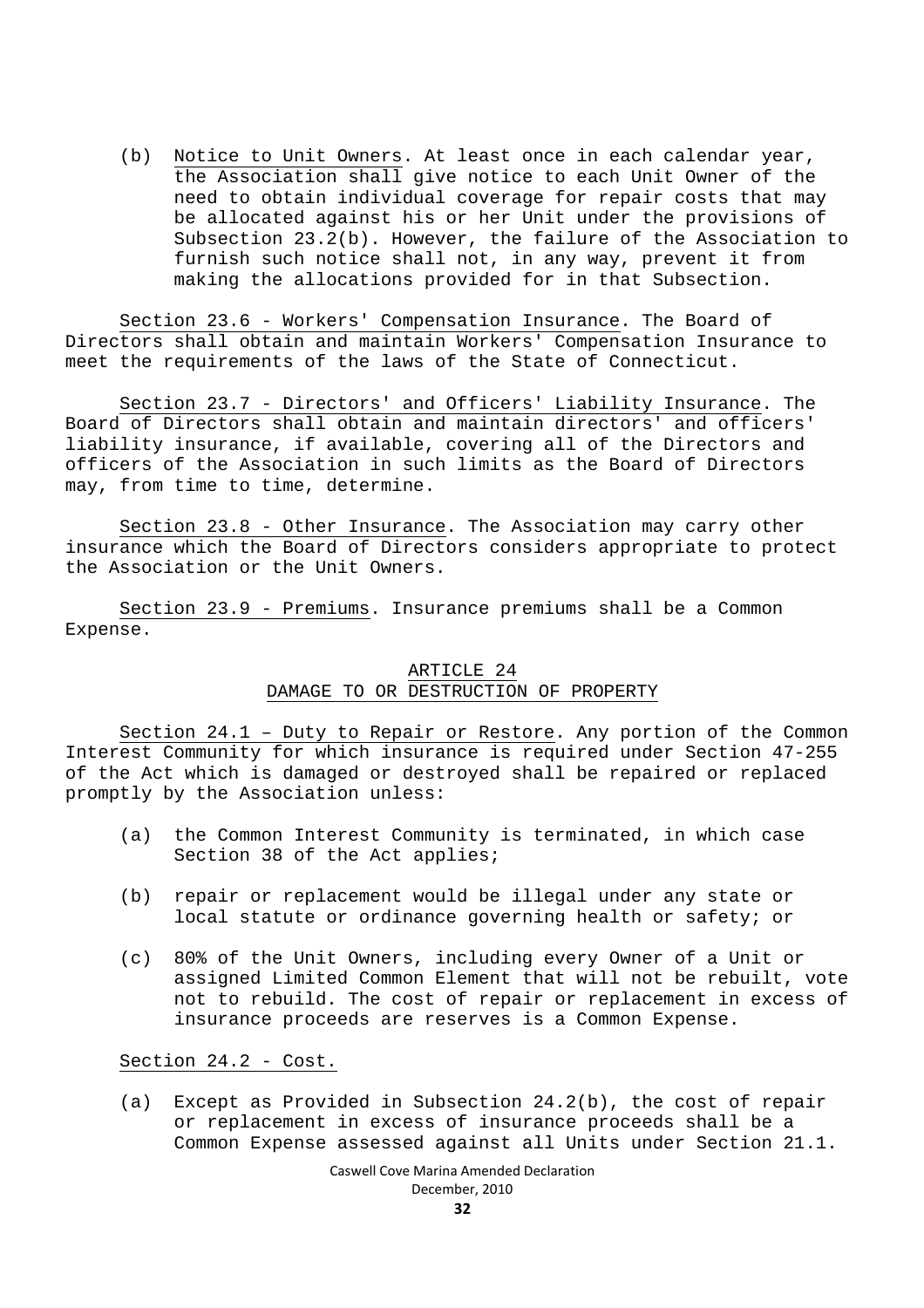(b) The cost of Repair or Replacement in excess of insurance proceeds resulting from a deductible in the property insurance coverage which does not exceed the limits set out in Subsection 23.2(c) or so much of the deductible that does not exceed that limit, shall be allocated as follows: (i) If the Repair or Replacement is entirely to the Common Elements, the excess shall be a Common Expense assessed against all Units under Section 21.1 (ii) If the Repair or Replacement is entirely to a single Unit, the excess shall be assessed against the affected Unit only, under Subsection 23.2(c) (iii) If the repair or replacement is to two or more Units or to one or more Units and the Common Elements, the excess shall be prorated among the affected Unit or Units and Common Elements as the case may be in the same proportion as the total cost of Repair or Replacement to each of the affected Units and Common Elements bears to the total cost of Repair or Replacement to all of the affected Units and Common Elements. In calculating this portion, the Association may rely on itemized bills or reports from the contractor or contractors making the repairs or on estimates prepared by an adjuster or construction estimator engaged by the company issuing the property insurance coverage required under Section 21.1 or engaged by the Association. The portion of the excess allocated to an affected Unit under this Subsection 24.2(b)(iii) shall be assessed against the Unit under Section 23.2(c). The portion of the excess allocated to the Common Elements shall be assessed against all Units under Section 21.1.

Section 24.3 – Plans. The Property must be repaired and restored in accordance with either the plans and specifications accompanying this Amended Declaration or other plans and specifications which have been approved by the Executive Board, a majority of the Unit Owners and fifty-one (51%) percent of the Eligible Mortgagees.

Section 24.4 – Distribution of Insurance Proceeds. If the entire Common Interest Community is not repaired or replaced:

- (a) the insurance proceeds attributable to the damaged Common Elements shall be used to restore the damaged area to a condition compatible with the remainder of the Common Interest Community, and
- (b) except to the extent that other persons will be distributees, (i) the insurance proceeds attributable to Units and Limited Common Elements that are not rebuilt shall be distributed to the owners of those Units and the owners of the Units to which those Limited Common Elements were allocated, or to lien holders, as their interests may appear, and (ii) the remainder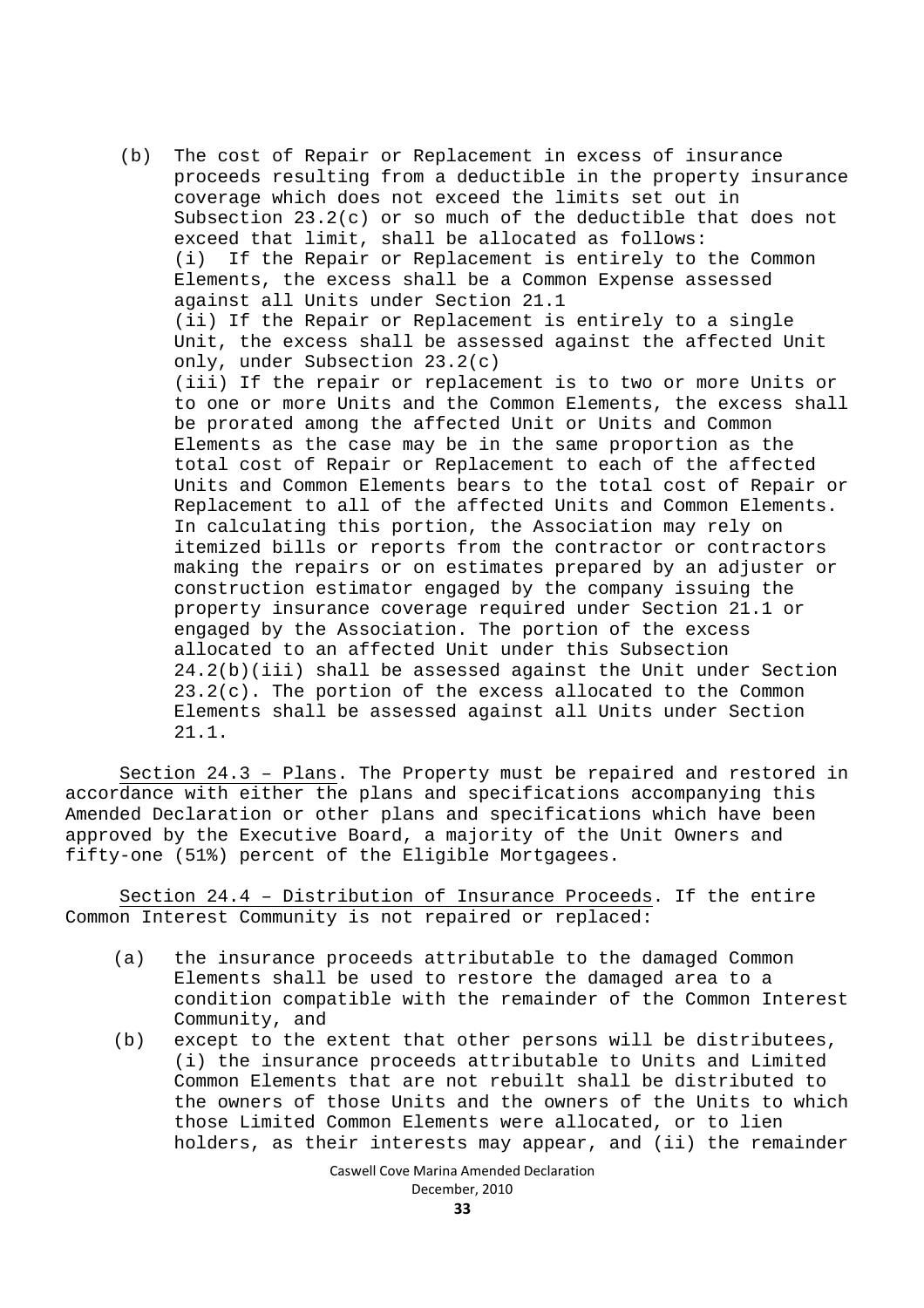of the proceeds shall be distributed to all the Unit Holders or lien holders, as their interests appear, in proportion to the Common Expense liabilities of all the Units.

Section 24.5 – Replacement of Less Than Entire Property

- (a) The insurance proceeds attributable to the damaged Common Elements shall be used to restore the damaged area to a condition compatible with the remainder of the Common Interest Community;
- (b) Except to the extent that other persons will be distributees; (i) The insurance proceeds attributable to Units and Limited Common Elements that are not rebuilt shall be distributed to the owners of those Units and the owners of the Units to which those Limited Common Elements were allocated, or to lien holders, as their interests may appear; and (ii) The remainder of the proceeds shall be distributed to all the Unit Owners or lien holders, as their interests may appear, in proportion to the Common Expense liabilities of all the Units;
- (c) If the Unit Owners vote not to rebuild any Unit, that Unit's Allocated Interests are automatically reallocated on the vote as if the Unit had been condemned under Subsection 47-206(c) Act, and the Association shall promptly prepare, execute and record an amendment to this Declaration reflecting the reallocations.

Section 24.6 – Insurance Proceeds. The insurance Trustee or, if there is no insurance Trustee then the Association, will hold any insurance proceeds in trust for the Association, Unit Owners, and lien holders as their interests may appear. Subject to the provisions of Section 24.2(a) through Section 24.2(c), the proceeds will be disbursed first for the repair or restoration of the damaged property, and the Association, Unit Owners, and lien holders are not entitled to receive payment of any portion of the proceeds unless there is a surplus of proceeds after the Property has been completely repaired or restored, or the Common Interest Community is terminated.

Section 24.7 – Certificates by the Executive Board. A trustee, if one is appointed under the provisions of Section 24.6 may rely on the following certifications in writing made by the Executive Board:

- (a) Whether or not damaged or destroyed Property is to be repaired or restored;
- (b) The amount or amounts to be paid for repairs or restoration and the names and addresses of the parties to whom such amounts are to be paid.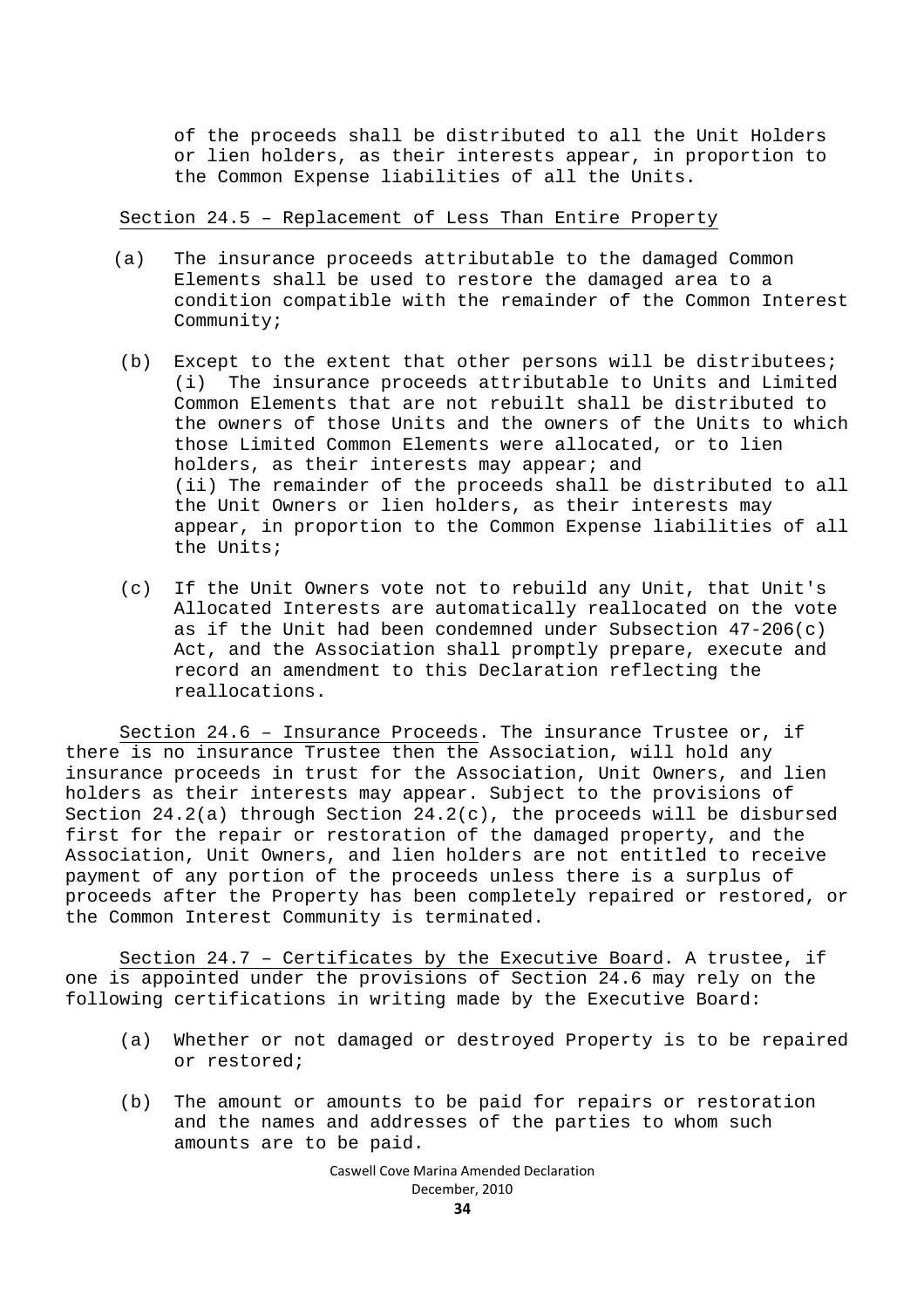Section 24.8 – Certificates by Attorneys. If payments are to be made to Unit Owners or mortgagees, the Executive Board and the trustee, if any, shall obtain and may rely on an attorney's certificate of title or a title insurance policy based on a search of the land records of the City of Milford from the date of the recording of the original Declaration stating the names of the Unit Owners and mortgagees.

### ARTICLE 25 POWER OF ATTORNEY TO ASSOCIATION

Each Unit Owner shall grant to the Association an irrevocable power of attorney, coupled with an interest, to acquire title to or lease any Unit whose owner desires to surrender, sell, or lease the same or which may be the subject of a foreclosure or other judicial sale in the name of the Association or its designees, corporate or otherwise, on behalf of all Unit Owners to convey, sell, lease, mortgage (but not to vote the votes appurtenant thereto) or otherwise deal with any such Units so acquired or to sublease any Units so leased by the Association. Nothing herein contained shall apply to a foreclosing mortgagee so as to require the addition of the Association of a party defendant in any foreclosure proceeding brought by such mortgagee.

### ARTICLE 26 UNITS SUBJECT TO CONDOMINIUM INSTRUMENTS

Each Unit Owner and the Association shall comply with the Instruments, and the rules and regulations adopted pursuant thereto. Failure to so comply shall be ground for an action to recover damages or for injunctive relief or for any other relief to which the party bringing such action may be entitled. Such action may be brought by the Association against any Unit Owner or Owners or, in any proper case, by one or more aggrieved Unit Owners on their own behalf or as a class action. If any such action results in a final judgment or decree in favor of the party instituting such action, such judgment or decree may incorporate a provision for reasonable attorney's fees, as specified in such judgment or decree, to be paid by the party against whom such judgment or decree is entered. The acceptance of a deed of conveyance or the entering into of a lease or the entering into occupancy of any Unit shall constitute agreement that the provisions of the Instruments and rules and regulations and as they may exist or be amended from time to time are accepted and ratified by such owner, tenant, or occupant, and all of such provisions shall be deemed and taken to be covenants running with the land and shall bind any person having at any time any interest or estate in such Unit as though such provisions were recited and stipulated at length in each and every deed of conveyance or lease thereof.

> ARTICLE 27 RIGHT TO ASSIGN FUTURE INCOME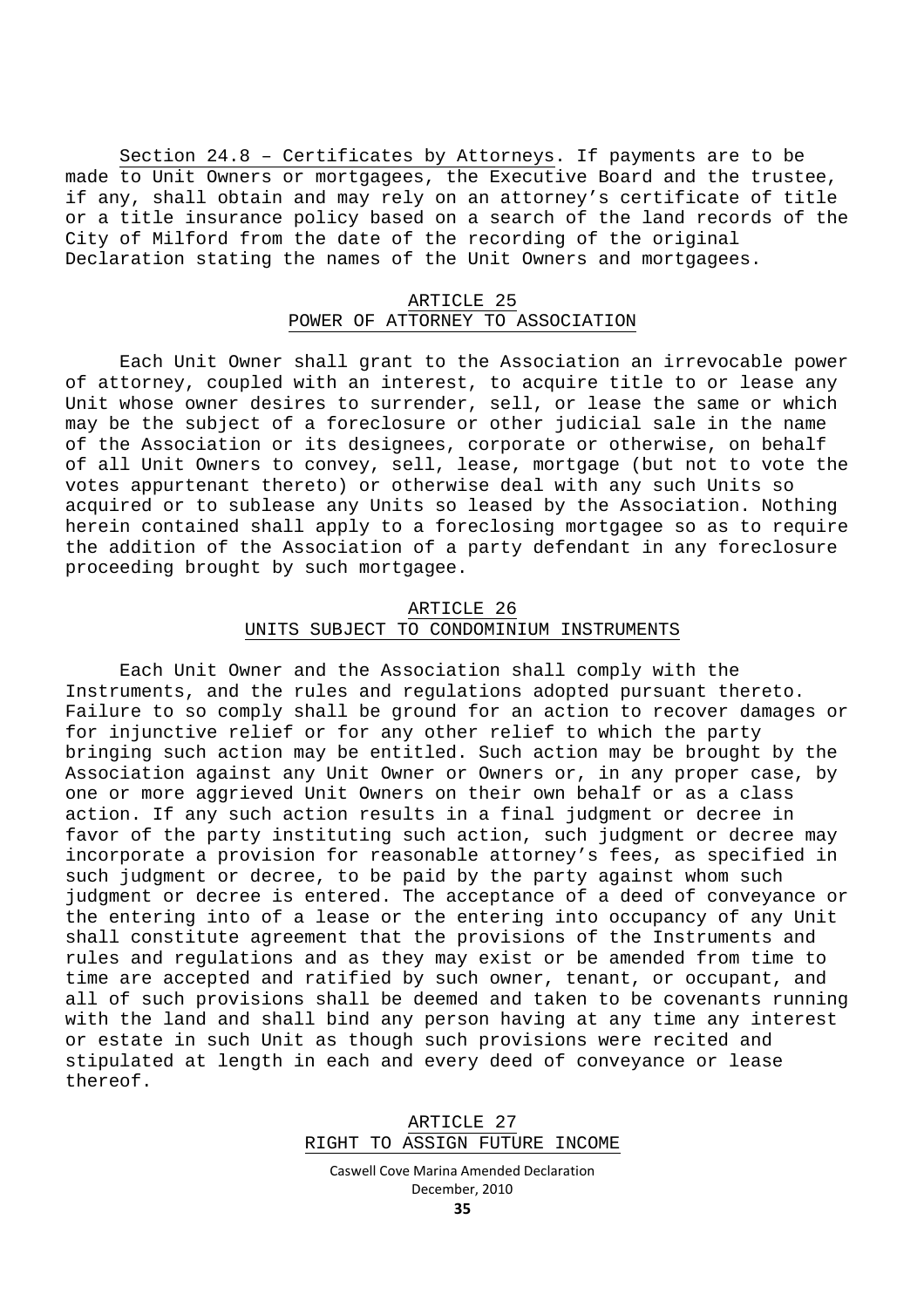Section 27.1 – Assignment of Future Income. The Association may assign its future income, including its right to receive Common Expense assessments, only by the affirmative vote of Unit Owners of Units to which at least fifty-one per cent (51%) of the Votes in the Association are allocated, at a meeting called for that purpose.

Section 27.2 – Notice to Unit Owners. At least fourteen (14) days prior to entering into any loan agreement on behalf of the association the executive board shall (1) disclose in writing, to all unit owners the amount and terms of the loan and the estimated effect of such loan on any common expense assessment, (2) afford the unit owners a reasonable opportunity to submit written comments to the executive board with respect to such loan.

#### ARTICLE 28 AMENDMENT OF DECLARATION

Section 28.1. Except to the extent amendments may be executed by the Association or by certain Unit Owners pursuant to this Declaration, the Declaration, including any Surveys and Plans, may be amended only by vote or agreement of Unit Owners of Units to which at least sixty-seven percent of the votes in the Association are allowed.

Section 28.2. No action to challenge the validity of an amendment adopted by the Association pursuant to this Article may be brought more than one year after the amendment is recorded.

Section 28.3. Every amendment to the Declaration shall be recorded in every town in which any portion of the Dockominium is located and is effective only on recordation.

Section 28.4. Except to the extent expressly permitted elsewhere herein, no amendment may create or increase the number of Units, change the boundaries of any Unit, the allocated interests of a Unit, or the uses to which any Unit is restricted, in the absence of unanimous consent of the Unit Owners.

Section 28.5. Amendments to the Declaration required by this Declaration to be recorded by the Association shall be prepared, executed, recorded, and certified on behalf of the Association by any officer of the Association designated for that purpose or, in the absence of Designation, by the president of the Association.

Section 28.6. Written notice of any proposed amendment shall be given by the Association to the Unit Owners and their mortgagees appearing on the records of the Association. No such amendment shall become effective unless and until it shall have been approved in writing by mortgagees of at least sixty-seven percent of the Units subject to mortgage, which approval shall not unreasonably be withheld.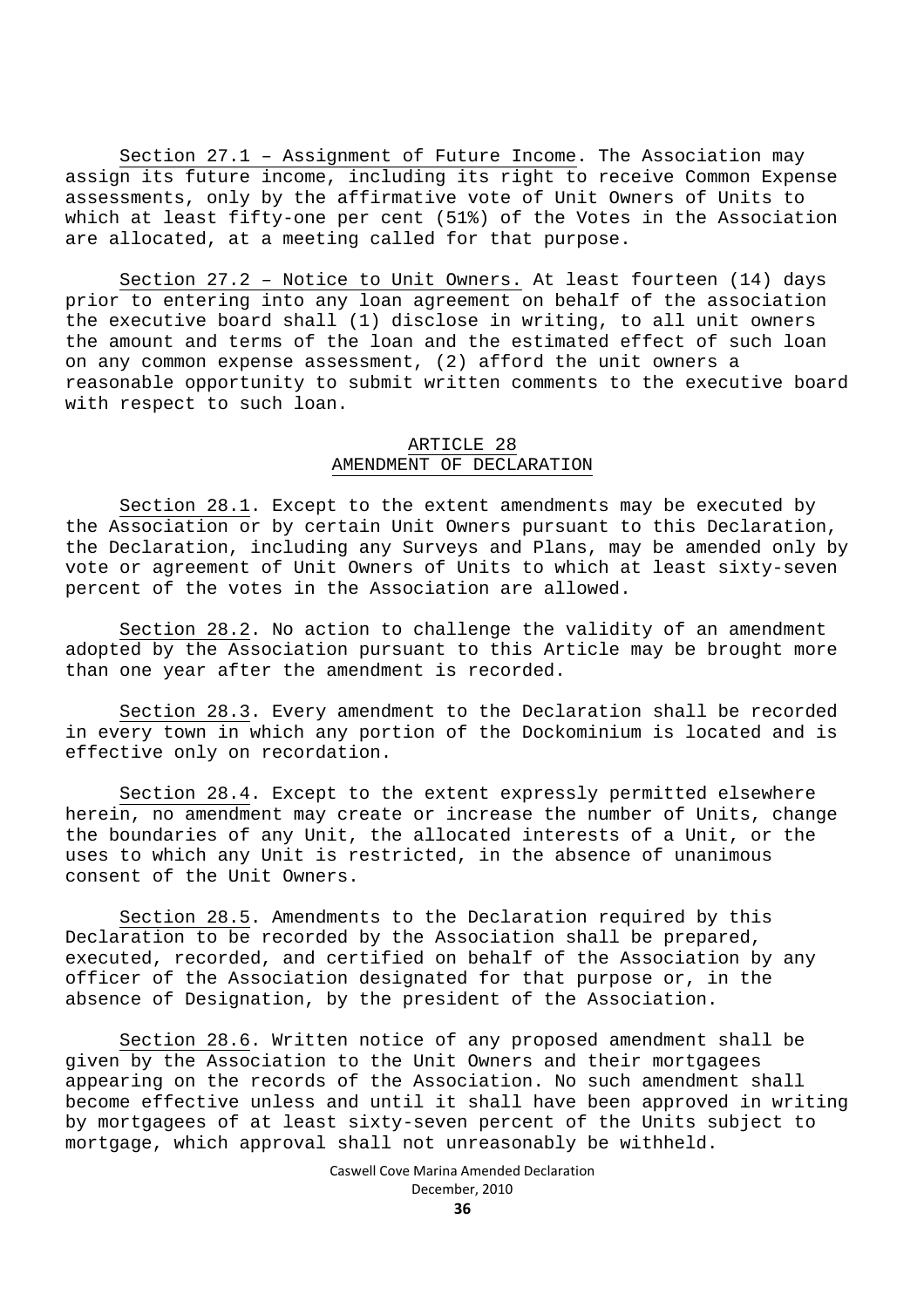### ARTICLE 29 RIGHTS TO NOTICE AND COMMENT; NOTICE AND HEARING

Section 29.1 – Right to Notice and Comment. Wherever the documents require that an action be taken after "Notice and Comment," and at any other time the Board of Directors determines, the Unit Owners have the right to receive notice of the proposed action and the right to comment orally or in writing, notice of the proposed action shall be given to each Unit Owner in writing and shall be delivered personally or by mail to all Unit Owners at such address as appears in the records of the Association, or published in a newsletter or similar publication which is routinely circulated to all Unit Owners. The notice shall be given not less than ten (10) days before the proposed action is to be taken. The Right to Notice and Comment does not entitle a Unit Owner to be heard at a formal constituted meeting.

Section 29.2 – Right to Notice and Hearing. Whenever the Instruments require that an action be taken after "Notice and Hearing," the following procedure shall be observed: The party proposing to take the action (e.g., the Board of Directors, a committee, an officer, the Manager, etc.) shall give written notice of the proposed action to all Unit Owners or occupants of Units whose interest would be significantly affected by the proposed action. The notice shall include a general statement of the proposed action and the date, time and place of the hearing. At the hearing, the affected person shall have the right, personally or by a representative, to give testimony orally, in writing or both (as specified in the notice), subject to reasonable rules of procedure established by the party conducting the meeting to assure a prompt and orderly resolution of the issues. Such evidence shall be considered in making the decision but shall not bind the decisionmakers. The affected person shall be notified of the decision in the same manner in which notice of the meeting was given.

Section 29.3 - Appeals. Any person having a right to Notice and Hearing shall have the right to appeal to the Board of Directors from a decision of persons other than the Board of Directors by filing a written notice of appeal with the Board of Directors within ten (10) days after, being notified of the decision. The Board of Directors shall conduct a hearing within thirty (30) days, giving the same notice and observing the same procedures as were required for the original hearing.

### ARTICLE 30 OPEN MEETINGS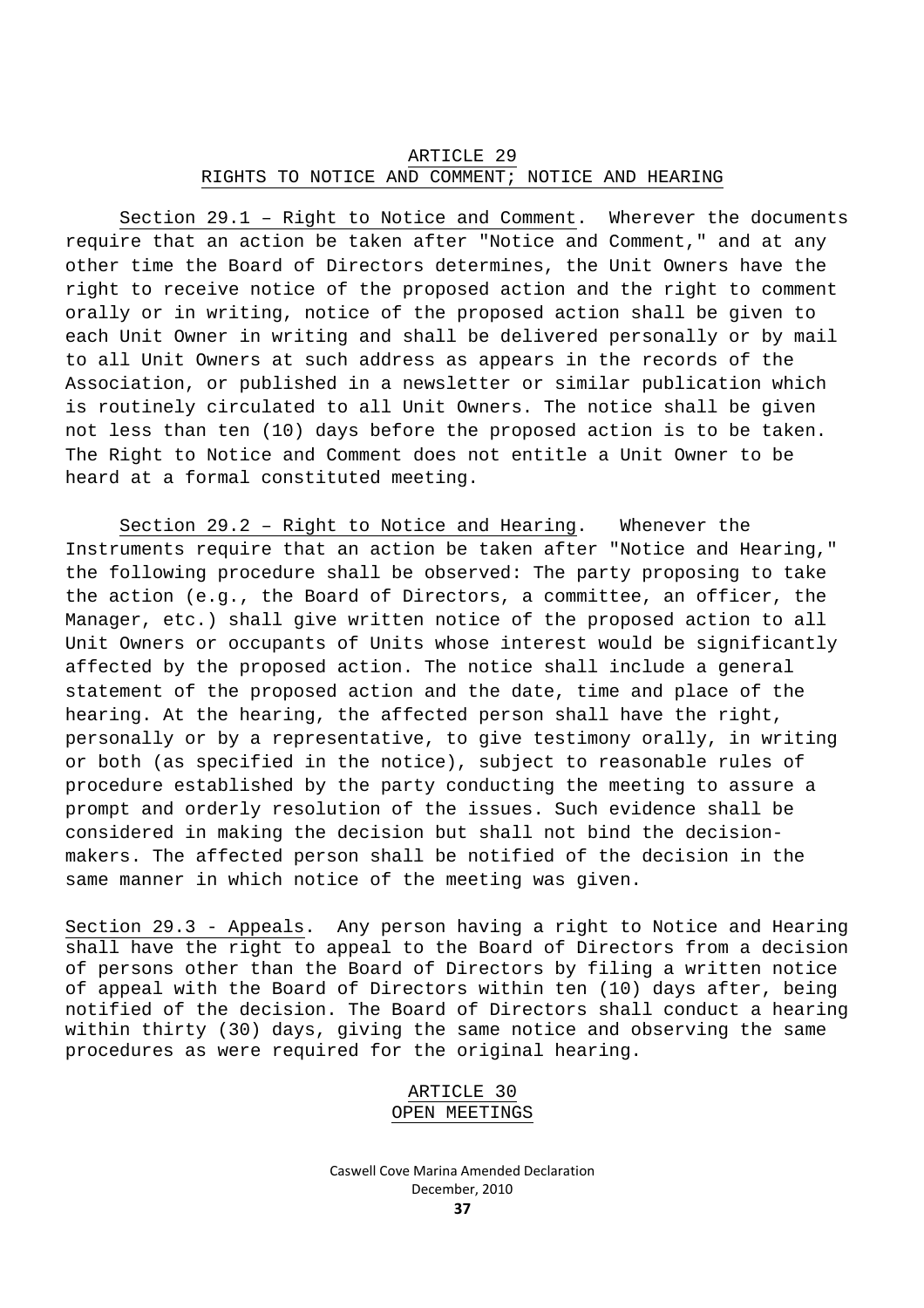Section 30.1 – Access. All meetings of the Executive Board, at which action is to be taken by vote at such meeting shall be open to the Unit Owners, except as hereafter provided.

Section 30.2 – Notice. Notice of every such meeting shall be given in accordance with the provisions of the ByLaws.

Section 30.3 – Executive Sessions. Meetings of the Board of Directors may be held in executive session, only in accordance with the provision ByLaws concerning executive sessions.

### ARTICLE 31 Board of Directors

The affairs of the Association shall be governed by the Board of Directors ("Executive Board") in accordance with and subject to the limitations of the Declaration and the By-Laws. The Board of Directors may not act on behalf of the Association to amend this Declaration, to terminate the Common Interest Community or to elect members of the Board of Directors or determine the qualifications, powers and duties, or terms of office of Board of Directors members, but the Board of Directors may fill vacancies in its membership for the unexpired portion of any term.

### ARTICLE 32 Condemnation

If any or all of the Common Interest Community is taken by any power having the authority of Eminent Domain, all compensation and damages for and on account of the taking power shall be in accordance with Section 47 206 of the Act, as amended.

### ARTICLE 33 MISCELLANEOUS

Section 33.1 – Captions. The captions contained in the Instruments are inserted only as a matter of convenience and for reference, and in no way define, limit, or describe the scope of the Instruments nor the intent of any provision thereof.

Section 33.2 – Gender. The use of the masculine gender refers to the feminine and neuter genders and the use of the singular includes the plural, and vice versa, whenever the context of the Instruments so require.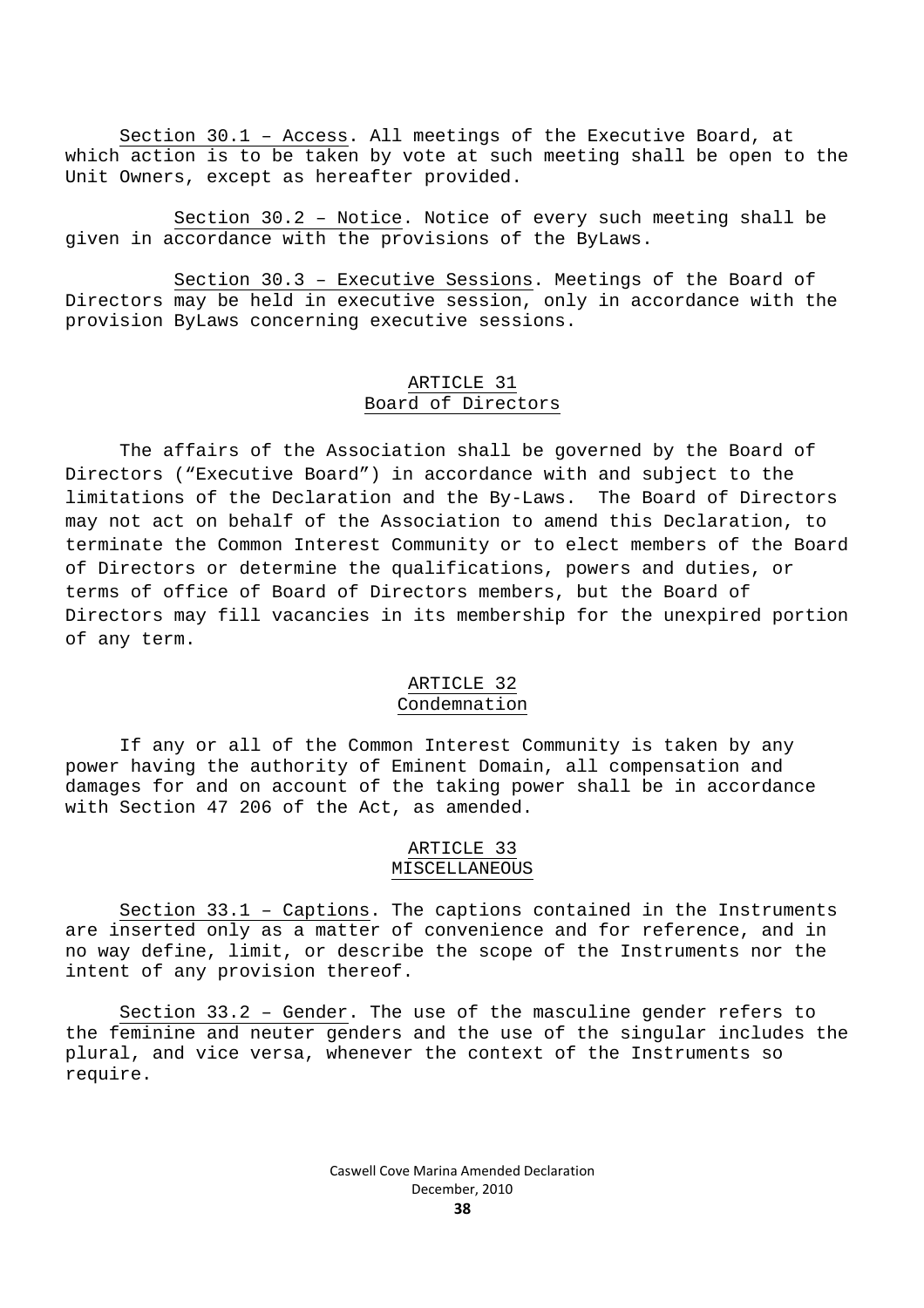Section 33.3 – Waiver. No provision contained in the Instruments is abrogated or waived by reason of any failure to enforce the same, irrespective of the number of violations or breaches which may occur.

Section 33.4 – Invalidity. The invalidity of any provision of the Instruments does not impair or affect in any manner the validity, enforceability or effect of remainder, and in such event, all of the other provisions of the Instruments shall continue in full force and effect.

Section 33.5 – Conflict. The Instruments are intended to comply with the requirements of the Act and Chapter 600 of the Connecticut General Statutes. In the event of any conflict between the Instruments and the provisions of the statutes, the provisions of the statutes shall control. In the event of any conflict between this Declaration and any other Instrument, this Declaration shall control.

Section 33.6 – Execution of Documents. The president or secretary of the Association is responsible for preparing, executing, filing, and recording amendments to the Instrument.

IN WITNESS WHEREOF, the Declarant has caused this Declaration to be executed this day of ,2011.

#### **CASWELL COVE MARINA ASSOCIATION, INC.**

\_\_\_\_\_\_\_\_\_\_\_\_\_\_\_\_\_\_\_\_\_\_\_\_\_ By:\_\_\_\_\_\_\_\_\_\_\_\_\_\_\_\_\_\_\_\_\_\_\_\_\_\_\_\_\_ Its President STATE OF CONNECTICUT ) ) ss: , 2011 COUNTY OF NEW HAVEN )

On the day of , 2011, before me, personally appeared , President of Caswell Cove Marina Association,

Inc., a corporation, Signer and Sealer of the foregoing Instrument and acknowledged the same to be free act and deed as such President and the free act and deed of said corporation, before me.

Commissioner of the Superior Court

\_\_\_\_\_\_\_\_\_\_\_\_\_\_\_\_\_\_\_\_\_\_\_\_\_\_\_\_\_\_\_\_\_\_\_\_\_\_\_\_\_